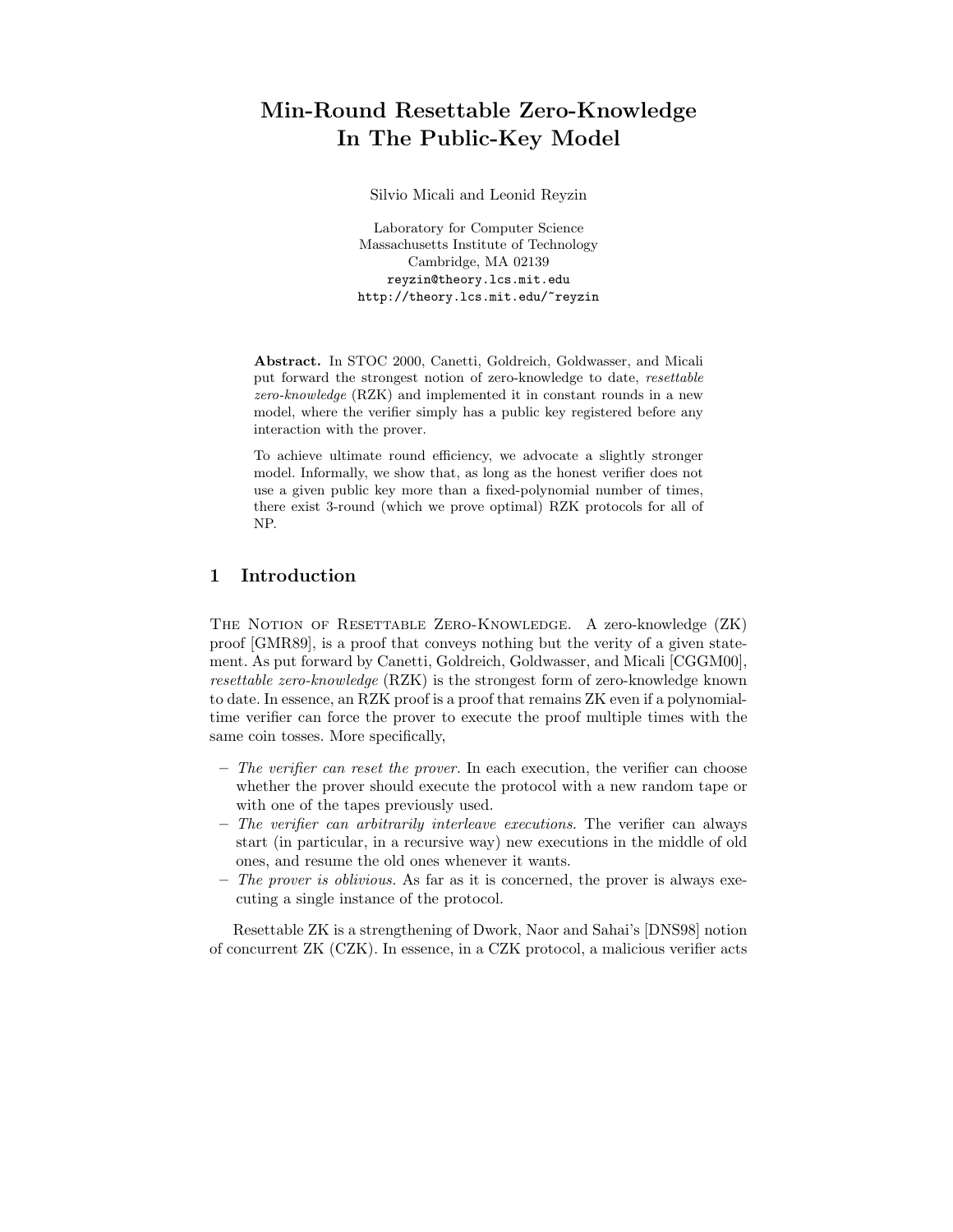as in an RZK protocol, except that it lacks the power of resetting the prover's random tapes.

CONSTRUCTING RZK PROTOCOLS. Perhaps surprisingly, it is possible to implement such a strong notion: RZK proofs for NP-complete languages are constructed in [CGGM00] under standard complexity assumptions. Their construction is concretely obtained by properly modifying the CZK protocol of Richardson and Kilian [RK99]. Because this underlying CZK protocol is not constantround, neither is the resulting RZK protocol. (The minimum known number of rounds for implementing the protocol of [RK99] is polylogarithmic in the security parameter, as shown by Kilian and Petrank [KP00].)

Unfortunately, it may not be possible to obtain a constant-round RZK protocol: at least in the black-box model, Canetti, Kilian, Petrank and Rosen [CKPR01] recently proved that no constant-round protocol exists even for CZK. However, [CGGM00] also put forward an appealingly simple model, which we call the *bare public-key* (BPK) model, and provide a 5-round<sup>1</sup> RZK argument for any NP language in this model.

Let us now quickly recall what their model is.

The Bare Public-Key Model. An interactive proof system in the BPK model simply assumes that the verifier  $V$  has a public key,  $PK$ , that is registered before any interaction with the prover begins. No special protocol needs to be run to publish  $PK$ , and no authority needs to check any property of  $PK$ . It suffices for  $PK$  to be a string known to the prover, and chosen by the verifier prior to any interaction with the prover.

The BPK model is very simple. In fact, it is a weaker version of the frequently used public-key infrastructure (PKI) model, which underlies any public-key cryptosystem or digital signature scheme. In the PKI case, a secure association between a key and its owner is crucial, while in the BPK case no such association is required. The single security requirement of the BPK model is that a bounded number of keys (chosen beforehand) are "attributable" to a given user.<sup>2</sup>

We have recently pointed out in [MR01] that the BPK model has four distinct notions of soundness, depending on the power enjoyed by a malicious prover  $\mathcal{P}^*$ : informally,

- 1. one-time soundness, arising when  $\mathcal{P}^*$  is allowed a single interaction with  $\mathcal{V}$ per theorem statement;
- 2. sequential soundness, arising when  $\mathcal{P}^*$  is allowed multiple but sequential interactions with  $\mathcal{V}$ :

 $^{\rm 1}$  Their paper actually presents two related constructions: (1) a 4-round protocol with an additional 3-round preprocessing stage with a trusted third party, and (2) an 8-round protocol without such preprocessing. Their constructions can be easily modified to yield the 5-round protocol attributed above.

<sup>&</sup>lt;sup>2</sup> Indeed, having a prover  $\overline{P}$  work with an incorrect public key for a verifier  $V$  does not affect soundness nor resettable zero-knowledgeness; at most, it may affect completeness. (Working with an incorrect key may only occur when an active adversary is present— in which case, strictly speaking, completeness does not even apply: this fragile property only holds when all are honest.)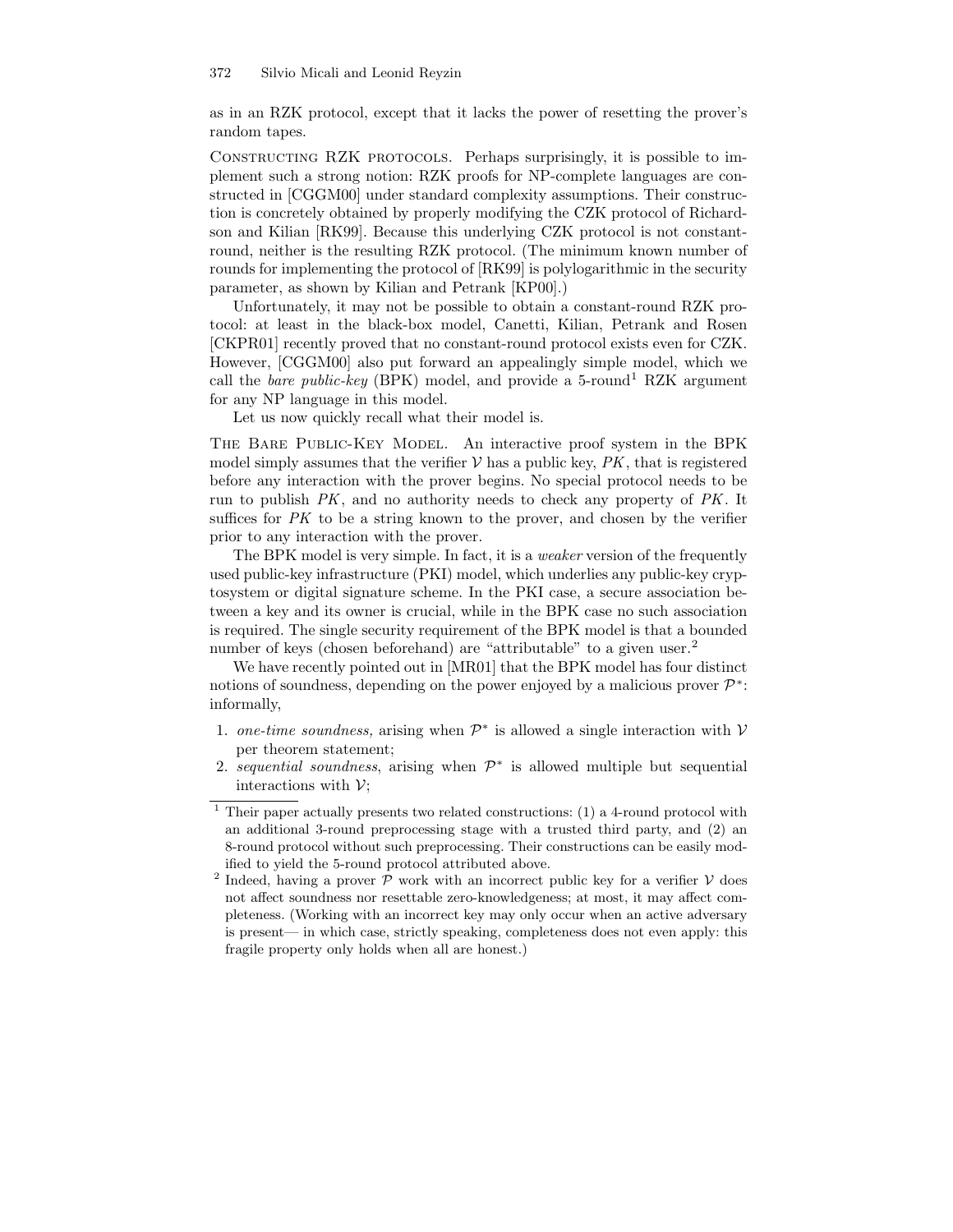- 3. concurrent soundness, arising when  $\mathcal{P}^*$  is allowed multiple interleaved interactions with the same  $\mathcal V$ : and
- 4. resettable soundness, arising when  $\mathcal{P}^*$  is allowed to reset V with the same random tape and interact with it concurrently.

As we have already said, the BPK model permits constant-round RZK protocols for all of NP. Indeed, the CGGM protocol is 5-round and sequentially sound, and we have recently constructed a 4-round one that also is sequentially sound [MR01]. To achieve ultimate round efficiency, we advocate strengthening the BPK model a bit.

THE UPPERBOUNDED PUBLIC-KEY MODEL. How many public keys can a verifier establish before it interacts with the prover? Clearly, no more than a polynomial (in the security parameter) number of keys. Though innocent-looking, this bound is a source of great power for the BPK model: it allows for the existence of constant-round black-box RZK, which is impossible in the standard model.

How many times can a verifier use a given public key? Of course, at most a polynomial (in the security parameter) number of times. Perhaps surprisingly, we show that if such an innocent-looking polynomial upperbound  $U$  is made explicit a priori, then we can further increase the round efficiency of RZK protocols.

In our upperbounded public-key (UPK) model, the honest verifier is allowed to fix a polynomial upperbound,  $U$ , on the number of times a public key will be used; keep track, via a counter, of how many times the key has been used; and refuse to participate once the counter has reached the upperbound.

Let us now make the following remarks about the UPK model:

- In the RZK setting, the "strong party" is the verifier (who controls quite dramatically the prover's executions). Such a strong party, therefore, should have no problems in keeping a counter in order to save precious rounds of interaction.
- The UPK model does not assume that the prover knows the current value of the verifier's counter. (Guaranteeing the accuracy of such knowledge would de facto require public keys that "change over time.")
- While our RZK protocol satisfies interesting efficiency constraints with respect to  $U$ , we believe that these should be considered properties of our specific protocol rather than requirements of the UPK model.
- (For instance, our public key length is independent of  $U$ , while the secret key length and each execution of the protocol depend on U only logarithmically. Only the verifier's key-generation phase depends linearly on  $U$  —a dependency that hopefully will be improved by subsequent protocols.)
- The UPK model is somewhat similar to the one originally envisaged in [GMR88] for secure digital signatures, where the signer posts an explicit upperbound on the number of signatures he will produce relative to a given public key, and keeps track of the number of signatures produced so far. (The purpose and use of our upperbound, however, are totally different.)
- While sufficient for constant-round implementation of the stronger RZK notion, the UPK model is perhaps simpler than those of [DS98] (which uses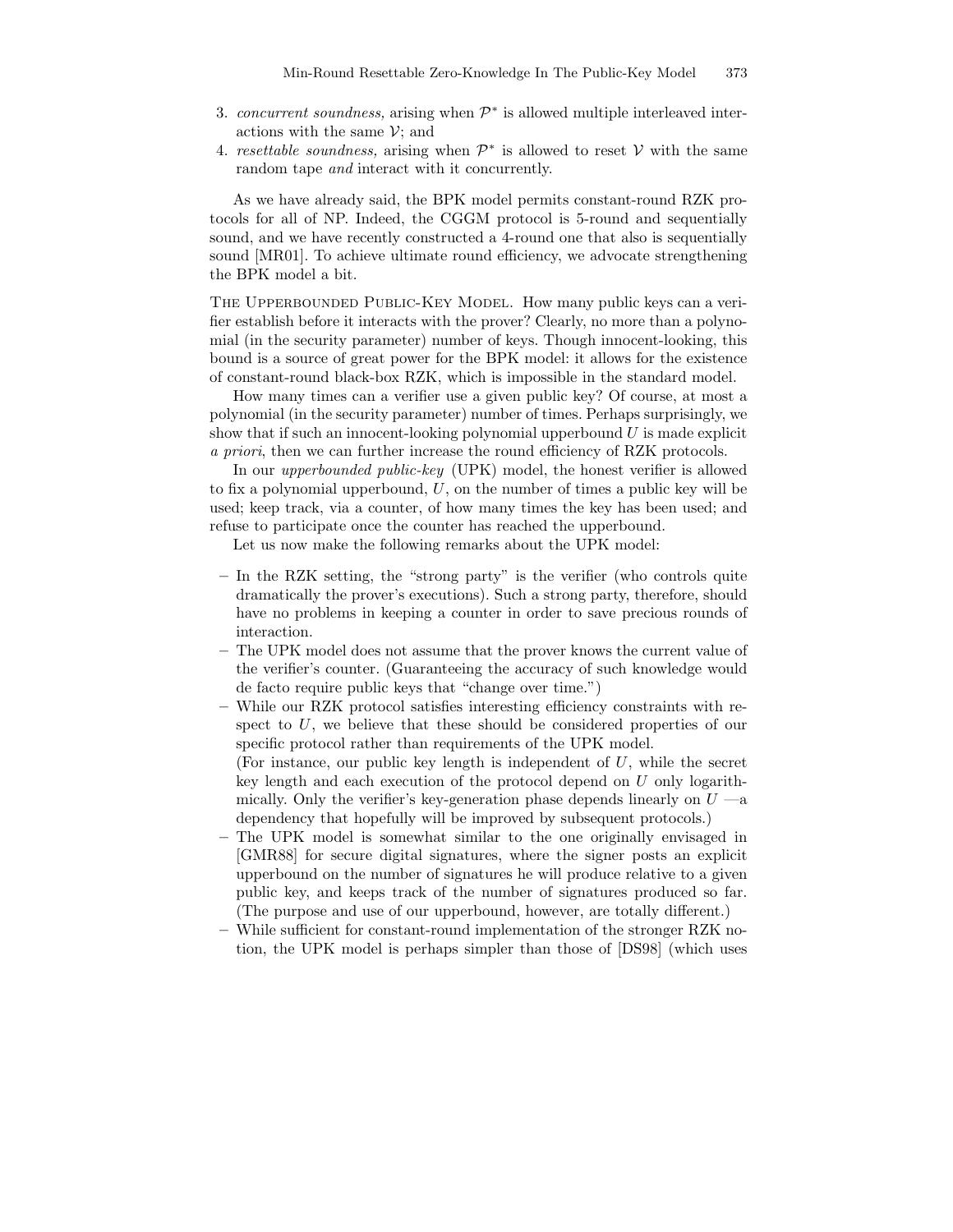"timing assumptions") and that of [Dam00] (which uses trusted third parties to choose some system parameters) for efficient implementation of CZK.

3-Round RZK in the UPK Model. Because the powerful RZK notion seems to require substantial interaction, it is important to establish how many rounds a reasonable model can save. As we have already said, the BPK model can reduce the number of rounds to four [MR01]. We show that the UPK model can do even better, reducing the number of rounds to the minimum and, at the same time, increasing soundness:

Main Theorem: In the UPK model there exist 3-round concurrently sound RZK arguments for any language in NP, assuming collision-resistant hashing and the subexponential hardness of discrete logarithm and integer factorization.<sup>3</sup>

ROUND-OPTIMALITY OF THE UPK MODEL. Our result is optimal (in either the UPK or the BPK model), at least for black-box RZK. This fact is evident from the following argument. Assume that a 2-round RZK (or even just ZK!) protocol  $(P, V)$  existed, in the BPK or the UPK model, for a language  $L \notin BPP$ . Then one could construct from it a 3-round ZK protocol  $(P', V')$  by adding an initial round in which the verifier sends its public key  $PK$  to the prover.<sup>4</sup> Protocol  $(P', V')$  would thus contradict the result of [GK96], which states that no 3-round, black-box ZK proofs or arguments exist for non-trivial languages.

NECESSITY OF THE UPK MODEL. In the cited [MR01], we also show that it is impossible in the BPK model to achieve 3-round ZK with concurrent soundness. Thus, to achieve 3-round RZK, one needs either to come up with a protocol that is sequentially (but not concurrently) sound, or to enhance the model in some reasonable fashion. The former approach seems quite elusive, and whether such a protocol exists remains an open problem. Our solution is an example of the latter approach.

# 2 Resettable Zero-Knowledge in the UPK Model

In this section, we define RZK in the UPK model. Let us refer the reader to the original exposition of [CGGM00] for motivation and intuition of RZK, which we do not provide here due to space constraints. Here we focus on:

<sup>&</sup>lt;sup>3</sup> We can replace the integer factorization assumption with the more general assumption that subexponentially secure dense public-key cryptosystems [DDP00] and subexponentially secure certified trapdoor permutations [FLS99] exist. Or we can replace both the DL and the factorization assumptions with the assumption that decision Diffie-Hellman is subexponentially hard.

<sup>&</sup>lt;sup>4</sup> Note that the so constructed  $(P', V')$  will not be RZK (else, being 4-round, it would contradict the recent lowerbound of [CKPR01]—and indeed even the older lowerbound of [KPR98]). However, it will still be ZK. To see this, observe that the old black-box simulator, designed to handle very powerful resetting malicious verifier (who can choose from among multiple public keys in the public file) can be also used with the weaker standard verifier (who simply uses only a single public key transmitted in the first message).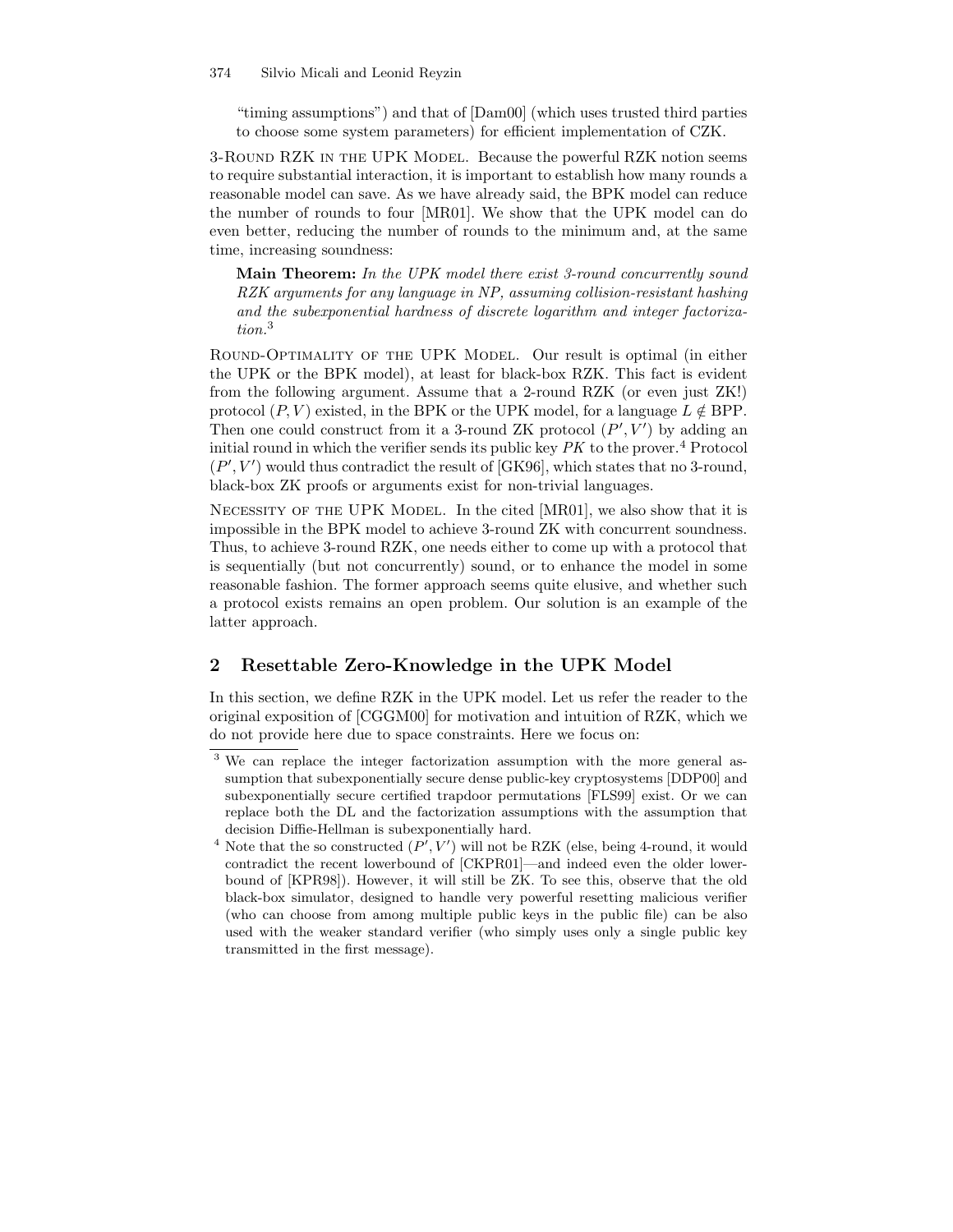- RZK arguments (rather than proofs). That is, we assume that the prover is polynomial-time and we let soundness hold in a computational (rather than probabilistic) sense. Our protocol in Section 4 and the public key protocol of [CGGM00] are RZK arguments.
- $Black-box$  zero-knowledgeness. That is, we demand that there exist a single simulator that works for all malicious verifiers  $\mathcal{V}^*$  (given oracle access to  $\mathcal{V}^*$ ). This is a stronger notion, and is indeed the one we satisfy in Section 4.

#### The Players

Let

- A public file F be a polynomial-size collection of records  $(id, PK_{id})$ , where id is a string identifying a verifier, and  $PK_{id}$  is its (alleged) public key.
- A prover  $\mathcal P$  (for a language L) be an interactive deterministic polynomialtime TM that is given as inputs (1) a security parameter  $1^n$ , (2) a *n*-bit string  $x \in L$ , (3) an auxiliary input y, (4) a public file F, (5) a verifier identity id, and (6) a random tape  $\omega$ .

For simplicity of exposition, one can view  $P$  as a non-interactive TM that is given, as an additional input, the entire history of the messages already exchanged in the interaction, and outputs the next message. Fixing all inputs, this view allows one to think of  $\mathcal{P}(1^n, x, y, F, id, \omega)$  as a simple deterministic oracle, which is helpful in defining the notion of RZK below.

- A U-bounded (honest) verifier V, for a positive polynomial U, be an interactive polynomial-time TM that, on first input a security parameter  $1<sup>n</sup>$ , works in  $U(n) + 1$  stages, with the ability of keeping state information. In the first key generation stage, on input a security parameter  $1^n$ , V outputs a public key PK and remembers the corresponding secret key SK. In subsequent  $U(n)$  verification stages, on input an n-bit string x, V performs an interactive protocol with a prover.
- $-$  An  $(s, t)$ -resetting verifier  $\mathcal{V}^*$ , for any two positive polynomials t and s, be a TM that runs in two stages so that, on first input  $1^n$ ,
	- 1. In stage 1,  $V^*$  receives  $s(n)$  values  $x_1, \ldots, x_{s(n)} \in L$  of length n each, and outputs an arbitrary public file  $F$  and a list of  $s(n)$  identities  $id_1, \ldots, id_{s(n)}$ .
	- 2. In stage 2,  $\mathcal{V}^*$  starts in the final configuration of stage 1, is given oracle access to  $s(n)^3$  provers, and then outputs whatever it desires (in particular, it can output its "view" of the interactions, which includes its random string).
	- 3. The total number of steps of  $\mathcal{V}^*$  in both stages is at most  $t(n)$ .
- A black-box simulator M be a polynomial-time machine that is given oracle access to  $\mathcal{V}^*$ . By this we mean that it can run  $\mathcal{V}^*$  multiple times, each time picking  $V^*$ 's inputs, random tape and (because  $V^*$  makes oracle queries itself) the answers to all of  $V^*$ 's queries. M is also given  $s(n)$  values  $x_1, \ldots, x_{s(n)} \in L$ as input.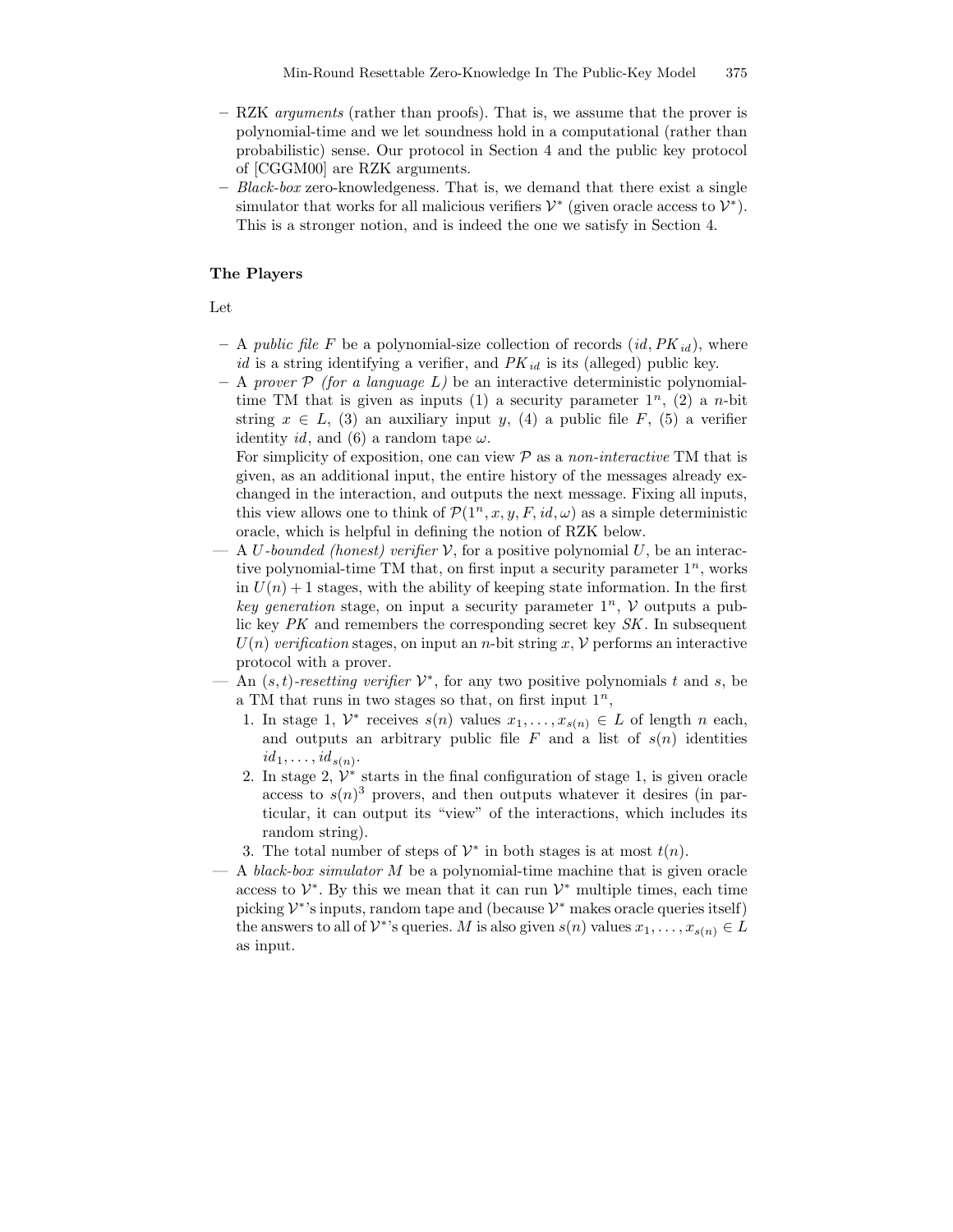#### The Definitions

To define RZK in the UPK model, we must define (1) completeness, (2) soundness and (3) resettable zero-knowledgeness proper. For lack of space, we omit a formal discussion of completeness in the UPK model. (This property is the usual one for interactive proofs, except that it has to hold only for the first  $U(n)$ interactions, and to assume that  $P$  gets the correct public key for  $V$ .) For the same reason, we omit a formal discussion of concurrent soundness, the type of soundness actually enjoyed by our protocol and informally specified in our introduction. (The reader is referred to [MR01] for formal details.) The third notion is the same as in [CGGM00]. Nonetheless, we find it useful to recall it below.

**Definition 1.**  $(\mathcal{P}, \mathcal{V})$  is black-box resettable zero-knowledge for an NP-language  $L$  if there exists a simulator M such that for every pair of positive polynomials  $(s,t)$ , for every  $(s,t)$ -resetting verifier  $\mathcal{V}^*$ , for every  $x_1,\ldots,x_{s(n)} \in L$  and their corresponding NP-witnesses  $y_1, \ldots, y_{s(n)}$ , the following probability distributions are indistinguishable (in time polynomial in  $n$ ):

- 1. The output of  $\mathcal{V}^*$  obtained after choosing  $\omega_1, \ldots, \omega_{s(n)}$  uniformly at random, running the first stage of  $\mathcal{V}^*$  to obtain F, and then letting  $\mathcal{V}^*$  interact in its second stage with the following  $s(n)^3$  instances of  $\mathcal{P} \colon \mathcal{P}(x_i, y_i, F, id_k, \omega_j)$  for  $1 \leq i, j, k \leq s(n)$ .
- 2. The output of M with input  $x_1, \ldots, x_{s(n)}$  interacting with  $\mathcal{V}^*$ .

# 3 Tools

Let us quickly recall the notation, the definitions and the constructions that we utilize in our protocol.

## 3.1 Probabilistic Notation

(The following is taken verbatim from [BDMP91] and [GMR88].) If  $A(\cdot)$  is an algorithm, then for any input x, the notation " $A(x)$ " refers to the probability space that assigns to the string  $\sigma$  the probability that A, on input x, outputs  $\sigma$ . If S is a probability space, then " $x \stackrel{R}{\leftarrow} S$ " denotes the algorithm which assigns to  $x$  an element randomly selected according to  $S$ . If  $F$  is a finite set, then the notation " $x \stackrel{R}{\leftarrow} F$ " denotes the algorithm that chooses x uniformly from F.

If p is a predicate, the notation  $PROB[x \stackrel{R}{\leftarrow} S; y \stackrel{R}{\leftarrow} T; \cdots : p(x, y, \cdots)]$  denotes the probability that  $p(x, y, \dots)$  will be true after the ordered execution of the algorithms  $x \stackrel{R}{\leftarrow} S$ ;  $y \stackrel{R}{\leftarrow} T$ ;  $\cdots$ . The notation  $[x \stackrel{R}{\leftarrow} S; y \stackrel{R}{\leftarrow} T; \cdots : (x, y, \cdots)]$ denotes the probability space over  $\{(x, y, \dots)\}\)$  generated by the ordered execution of the algorithms  $x \stackrel{R}{\leftarrow} S$ ,  $y \stackrel{R}{\leftarrow} T$ ,  $\cdots$ .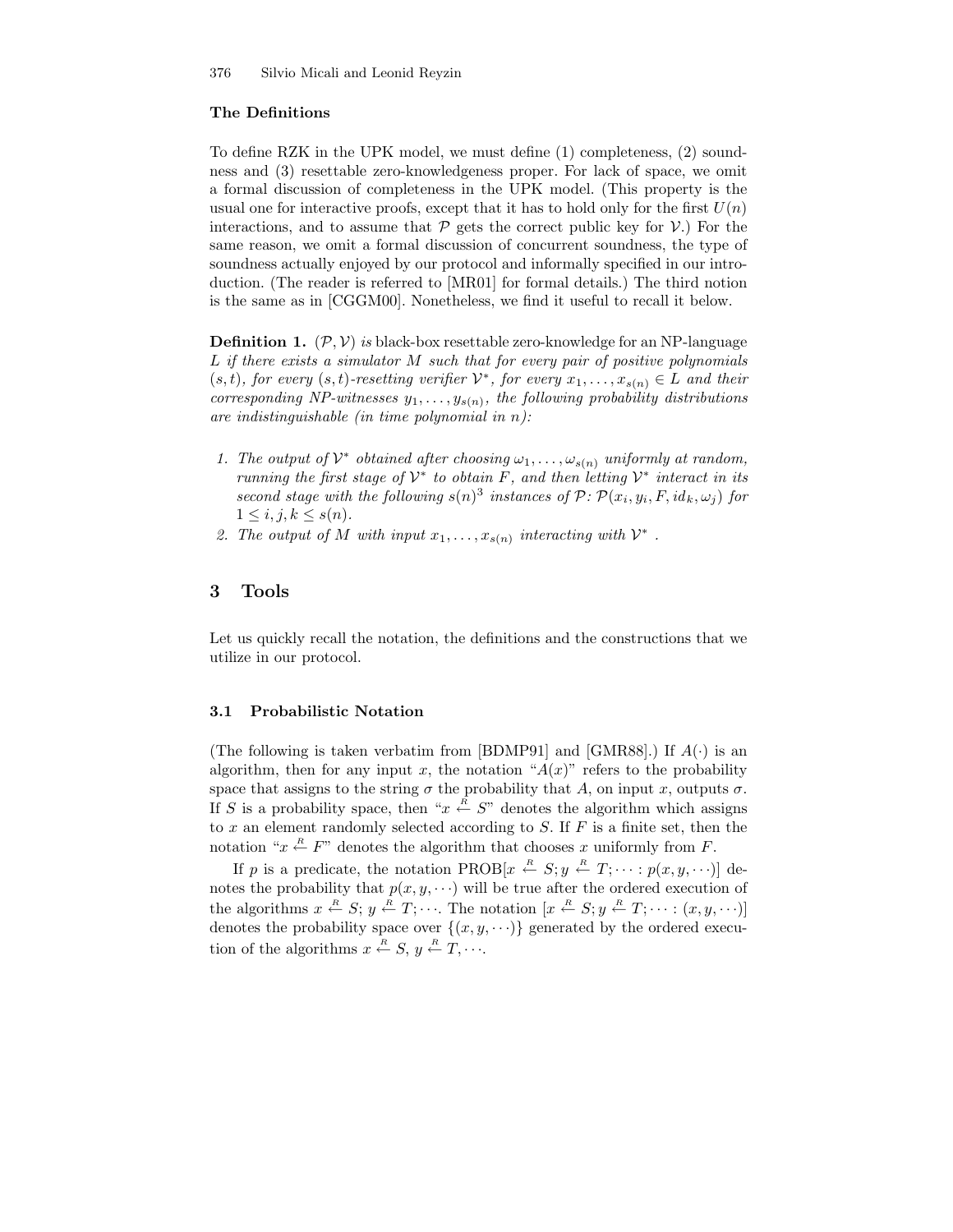#### 3.2 Trapdoor Commitment Schemes

In this section we present trapdoor commitment schemes that are secure against subexponentially strong adversaries (satisfying an additional key-verification property).<sup>5</sup>

Informally, a trapdoor commitment scheme consists of a quintuple of algorithms. Algorithm TCGen generates a pair of matching public and secret keys. Algorithm TCCom takes two inputs, a value  $v$  to be committed to and a public key, and outputs a pair,  $(c, d)$ , of commitment and decommitment values. Algorithm TCVer takes the public key and  $c, v, d$  and checks whether c was indeed a commitment to v.

What makes the commitment computationally binding is that without knowledge of the secret key, it is computationally hard to come up with a single commitment c and two different decommitments  $d_1$  and  $d_2$  for two different values  $v_1$  and  $v_2$  such that TCVer would accept both  $c, v_1, d_1$  and  $c, v_2, d_2$ . What makes it *perfectly secret* is that the value c yields no information about the value  $v$ . Moreover, this has to hold even if the public key is chosen adversarially. Thus, there has to be an algorithm TCKeyVer that takes a public key as input and verifies whether the resulting commitment scheme is indeed perfectly secret. (More generally, TCKeyVer can be an interactive protocol between the committer and the key generator, rather than an algorithm; however, for our application, the more restricted view suffices).

Perfect secrecy ensures that, information-theoretically, any commitment c can be decommitted arbitrarily: for any given commitment  $c$  to a value  $v_1$ , and any value  $v_2$ , there exists  $d_2$  such that TCVer accepts  $c, v_2, d_2$  and the public key (indeed, if for some  $v_2$  such  $d_2$  did not exist, then c would leak information about the actual committed value  $v_1$ ). The trapdoor property makes this assurance computational: knowing the secret key enables one to decommit arbitrarily through the use of the TCFake algorithm.

Definition 2. A Trapdoor Commitment Scheme (TC) is a quintuple of probabilistic polynomial-time algorithms TCGen, TCCom, TCVer, TCKeyVer and TCFake, such that

1. Completeness.  $\forall n, \forall v$ ,

$$
\text{PROB}[(TCPK, TCSK) \stackrel{R}{\leftarrow} \text{TCGen}(1^n); (c, d) \stackrel{R}{\leftarrow} \text{TCCom}(TCPK, v) :
$$
  

$$
\text{TCKeyVer}(TCPK, 1^n) = \text{TCVer}(TCPK, c, v, d) = \text{YES}] = 1
$$

2. Computational Soundness.  $\exists \alpha > 0$  such that for all sufficiently large n and  $for\ all\ 2^{n^{\alpha}}\textit{-gate\ adversaries}$  ADV

 $PROB[$  (*TCPK*, *TCSK*)  $\stackrel{R}{\leftarrow}$  TCGen(1<sup>n</sup>);  $(c, v_1, v_2, d_1, d_2) \stackrel{R}{\leftarrow} \text{ADV}(1^n, TCPK)$ : TCVer( $TCPK, c, v_1, d_1$ ) = YES and TCVer( $TCPK, c, v_2, d_2)$  = YES and  $v_1 \neq v_2$ ) <  $2^{-n^{\alpha}}$ 

We call  $\alpha$  the soundness constant.

 $5$  We follow a similar discussion in [CGGM00] almost verbatim.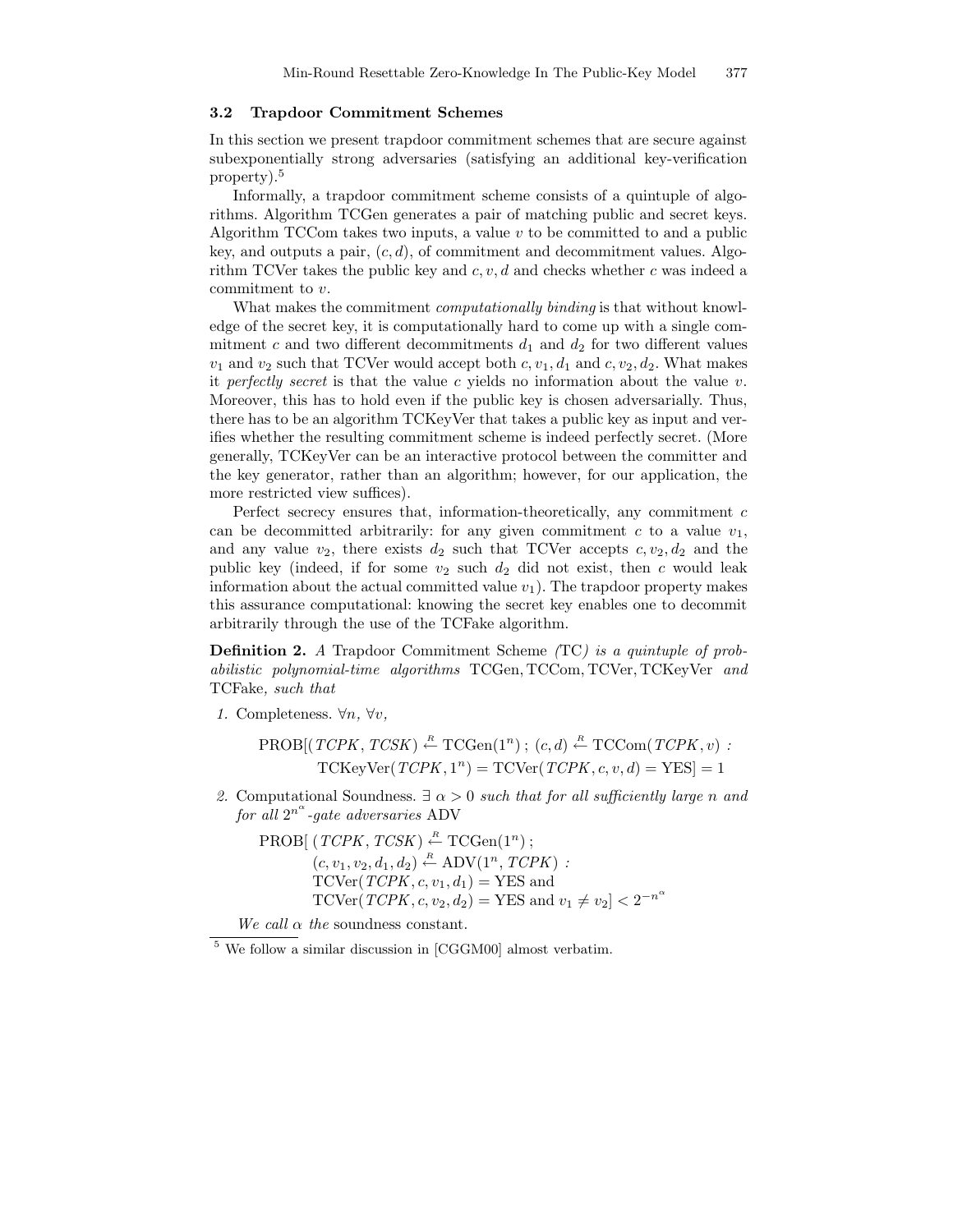3. Perfect Secrecy.  $\forall$  TCPK such that TCKeyVer(TCPK, 1<sup>n</sup>) = YES and  $\forall v_1, v_2$  of equal length, the following two probability distributions are identical:

$$
[(c_1, d_1) \stackrel{R}{\leftarrow} \text{TCCom}(TCPK, v_1) : c_1]
$$
 and 
$$
[(c_2, d_2) \stackrel{R}{\leftarrow} \text{TCCom}(TCPK, v_2) : c_2]
$$

4. Trapdoorness.  $\forall$  (TCPK, TCSK)  $\in$  {TCGen(1<sup>n</sup>)},  $\forall v_1, v_2$  of equal length the following two probability distributions are identical:

 $[(c, d_1)]$  $\left[ (c, d_1) \stackrel{R}{\leftarrow} \text{TCCom}(TCPK, v_1) ; \right]$  $d'_2 \stackrel{R}{\leftarrow} \text{TCFake}(TCPK, TCSK, c, v_1, d_1, v_2) : (c, d'_2) ]$  and  $[(c, d_2) \stackrel{R}{\leftarrow} \text{TCCom}(TCPK, v_2) : (c, d_2)]$ 

(In particular, the above states that faked commitments are correct: indeed,  $d'_2 \stackrel{R}{\leftarrow} \text{TCFake}(TCPK, TCSK, c, v_1, d_1, v_2)$  implies that  $\text{TCVer}(TCPK, c, v_2, d'_2) = \text{YES})$ 

In this paper, we will also require that the relation (TCPK, TCSK) be polynomial-time; this is easy to satisfy by simply including the random string used in key generation into the secret key.

Such commitment schemes can be constructed, in particular, based on a subexponentially strong variant of the Discrete Logarithm assumption. We refer the reader to [BCC88] (where, in Section 6.1.2, it is called a DL-based "chameleon blob") for the construction.

#### 3.3 Hash-Based Commitment Schemes

We also have a need of non-trapdoor, non-interactive, computationally-binding commitment schemes (which, unlike trapdoor commitments, need not be secure against subexponentially strong adversaries). Because of the absence of the trapdoor requirement, these simpler commitment schemes can be implemented more efficiently if one replaces perfect secrecy by the essentially equally powerful property of *statistical secrecy* (i.e., even with infinite time one can get only a statistically negligible advantage in distinguishing the commitments of any two different values). In particular [DPP97,HM96] show how to commit to any value by just one evaluation of a collision-free hash function  $H: \{0,1\}^* \to \{0,1\}^k$ . To differentiate trapdoor commitments from these simpler ones, we shall call them hash-based commitments.

Though the trapdoor property does not hold, we still insist that, given any commitment and any value, it is possible in time  $2<sup>k</sup>$  to decommit to that value.

Definition 3. A Hash-Based Commitment Scheme (HC) is a pair of probabilistic polynomial-time algorithms HCCom, HCVer, along with the algorithm HCFake that runs in time  $2^k$  poly when its first input is k and poly is some polynomial in the size of its input, such that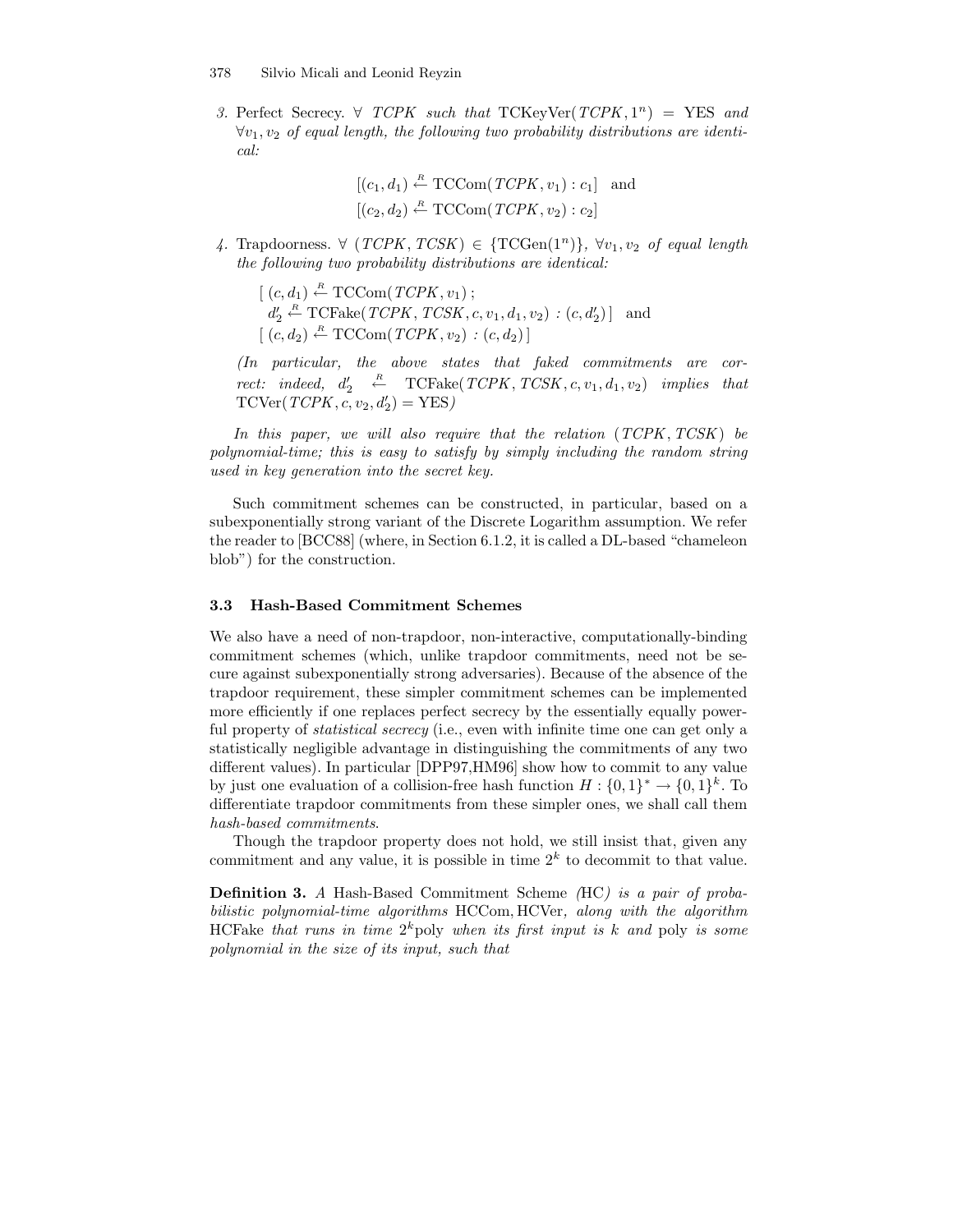1. Completeness.  $\forall k, \forall v$ ,

$$
PROB[(c, d) \stackrel{R}{\leftarrow} HCCom(1^k, v) : HCVer(1^k, c, v, d) = YES] = 1
$$

2. Computational Soundness. For all probabilistic polynomial-time machines ADV, and all sufficiently large k,

> $\mathrm{PROB}[(c, v_1, v_2, d_1, d_2) \stackrel{R}{\leftarrow} \mathrm{ADV}(1^k)$ :  $v_1 \neq v_2$  and  $HCVer(1^k, c, v_1, d_1) = \text{YES} = HCVer(1^k, c, v_2, d_2)]$

is negligible in k.

3. Statistical Secrecy.  $\forall v_1, v_2$  of equal length, the statistical difference between the following two probability distribution is negligible in  $k$ :

$$
[(c_1, d_1) \stackrel{R}{\leftarrow} \text{HCCom}(1^k, v_1) : c_1]
$$
 and  $[(c_2, d_2) \stackrel{R}{\leftarrow} \text{HCCom}(1^k, v_2) : c_2]$ 

4. Breakability.  $\forall v_1, v_2$  of equal length, the statistical difference between the following two probability distribution is negligible in  $k$ :  $[(c, d_1) \stackrel{R}{\leftarrow} \text{HCCom}(1^k, v_1); d'_2 \stackrel{R}{\leftarrow} \text{HCFake}(1^k, c, v_1, d_1, v_2) : (c, d'_2)]$  and  $[(c, d_2) \stackrel{R}{\leftarrow} \text{HCCom}(1^k, v_2) : (c, d_2)]$ 

We refer the reader to [DPP97, HM96] for the constructions of such schemes, which are based on the assumption that collisions-resistant hash functions exist.

#### 3.4 Non-Interactive Zero-Knowledge Proofs of Knowledge

Non-interactive zero-knowledge (NIZK) proofs for any language  $L \in NP$  were put forward and exemplified in [BFM88,BDMP91]. Ordinary ZK proofs rely on interaction. NIZK proofs replace interaction with a random shared string,  $\sigma$ , that enters the view of the verifier that a simulator must reproduce. Whenever the security parameter is  $1^n$ ,  $\sigma$ 's length is  $NI\sigma Len(n)$ , where  $NI\sigma Len$  is a fixed, positive polynomial.

Let us quickly recall their definition, modified for polynomial-time provers and security against subexponentially strong adversaries.

Definition 4. Let non-interactive prover NIP and non-interactive verifier NIV be two probabilistic polynomial-time algorithms, and let  $N_{I\sigma}$  Len be a positive polynomial. We say that (NIP, NIV) is a NIZK argument system for an NPlanguage L if

1. Completeness.  $\forall x \in L$  of length n,  $\sigma$  of length NI $\sigma$ Len $(n)$ , and NP-witness y for x,

 $PROB[H \stackrel{R}{\leftarrow} \text{NIP}(\sigma, x, y) : \text{NIV}(\sigma, x, \Pi) = \text{YES}] = 1.$ 

2. Soundness.  $\forall x \notin L$  of length n,

$$
\text{PROB}[\sigma \stackrel{R}{\leftarrow} \{0,1\}^{\text{NI}\sigma \text{Len}(n)} : \exists \Pi \ s. \ t. \ \text{NIV}(\sigma, x, \Pi) = \text{YES}]
$$

is negligible in n.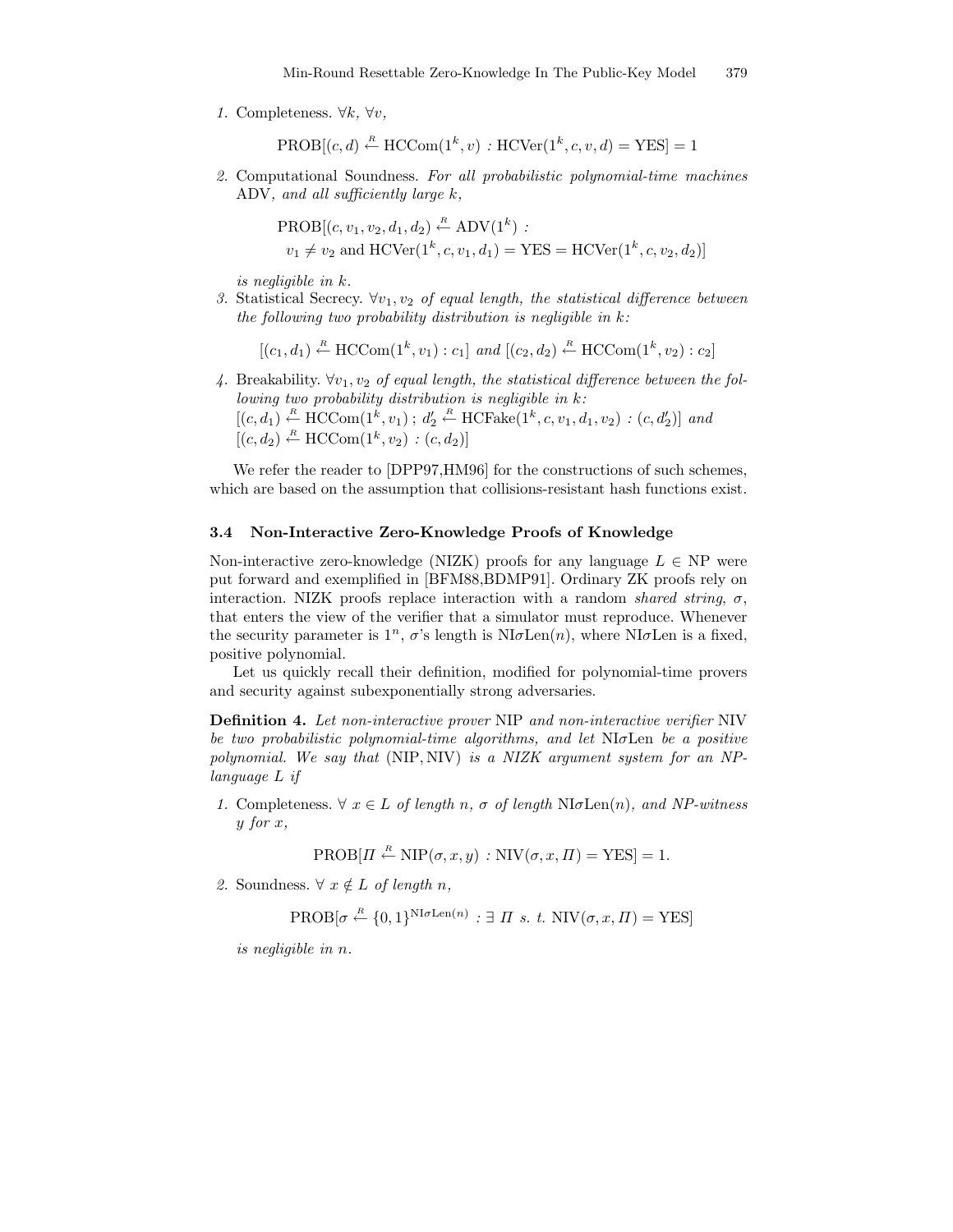3. Zero-Knowledgeness.  $\exists \alpha > 0$  and a probabilistic polynomial-time simulator NIS such that,  $\forall$  sufficiently large n,  $\forall$  x of length n and NP-witness y for x, the following two distributions are indistinguishable by any  $2^{n^{\alpha}}$ -gate adversary:

$$
[(\sigma', \Pi') \stackrel{R}{\leftarrow} \text{NIS}(x) : (\sigma', \Pi')]
$$
 and  

$$
[\sigma \stackrel{R}{\leftarrow} \{0, 1\}^{\text{NIoLen}(n)}; \Pi \stackrel{R}{\leftarrow} \text{NIP}(\sigma, x, y) : (\sigma, \Pi)]
$$

We call  $\alpha$  the zero-knowledgeness constant.

In [DP92], De Santis and Persiano propose to add a *proof of knowledge* property to NIZK. Let  $R \subseteq \{0,1\}^* \times \{0,1\}^*$  be a polynomial-time relation (i.e., given a pair of strings  $(x, y)$ , it is possible to check in time polynomial in |x| whether  $(x, y) \in R$ ). L be the NP language corresponding to  $R(L = \{x : \exists y \text{ s.t. } (x, y) \in R\})$  $R$ ). Let (NIP, NIV) be a NIZK proof system for L. An *extractor* is a probabilistic polynomial-time TM that runs in two stages: in stage one, on input  $1^n$ , it outputs a string  $\sigma$  of length  $NI\sigma Len(n)$  (and saves any information it wants to use in stage two); in stage two, on input x of length n and a proof  $\Pi$  for x relative to shared string  $\sigma$ , it tries to find a witness y for x.

**Definition 5.** An NIZK argument (NIP, NIV) is a NIZKPK if there exists an extractor NIExt =  $(NIExt_1, NIExt_2)$  such that, for all probabilistic polynomialtime malicious provers NIP<sup>\*</sup>, for all constants  $a > 0$ , for all sufficiently large n and for all x,

PROB 
$$
[(\sigma, state) = \text{NIExt}_1(1^n); H = \text{NIP}^*(\sigma, x);
$$
\n $y = \text{NIExt}_2(state, x, H) : (x, y) \in R] \geq p_{n,x}(1 - n^{-a}),$ 

where  $p_{n,x} = \text{PROB}[\sigma \stackrel{R}{\leftarrow} \{0,1\}^n; \Pi = \text{NIP}^*(\sigma, x) : \text{NIV}(\sigma, x, \Pi) = 1].$ 

The authors of [DP92] show that NIZKPKs exist for all polynomial-time relations under the RSA assumption. Furthermore, the results of [DDP00] (combined with those of [FLS99]) show the same under more general assumptions: that dense public-key cryptosystems and certified trapdoor permutations exist. They also present constructions secure under the specific assumptions of factoring Blum integers or decision Diffie-Hellman. Because we need NIZKPKs to be secure against subexponentially strong adversaries, we need subexponentially strong versions of these assumptions. We refer the reader to these papers for details.

#### 3.5 Additional Basic Tools

We also use two basic and commonly used tools, whose definitions are recalled in the appendix. The first is a Merkle tree [Mer89], which can be constructed based on a collision-resistant hash function. The second is a subexponentially-strong pseudorandom function [GGM86], i.e., one that is secure against adversaries of size  $2^{n^{\alpha}}$  (such  $\alpha$  is called the *pseudorandomness constant*). It can be constructed based on subexponentially strong one-way functions [HILL99].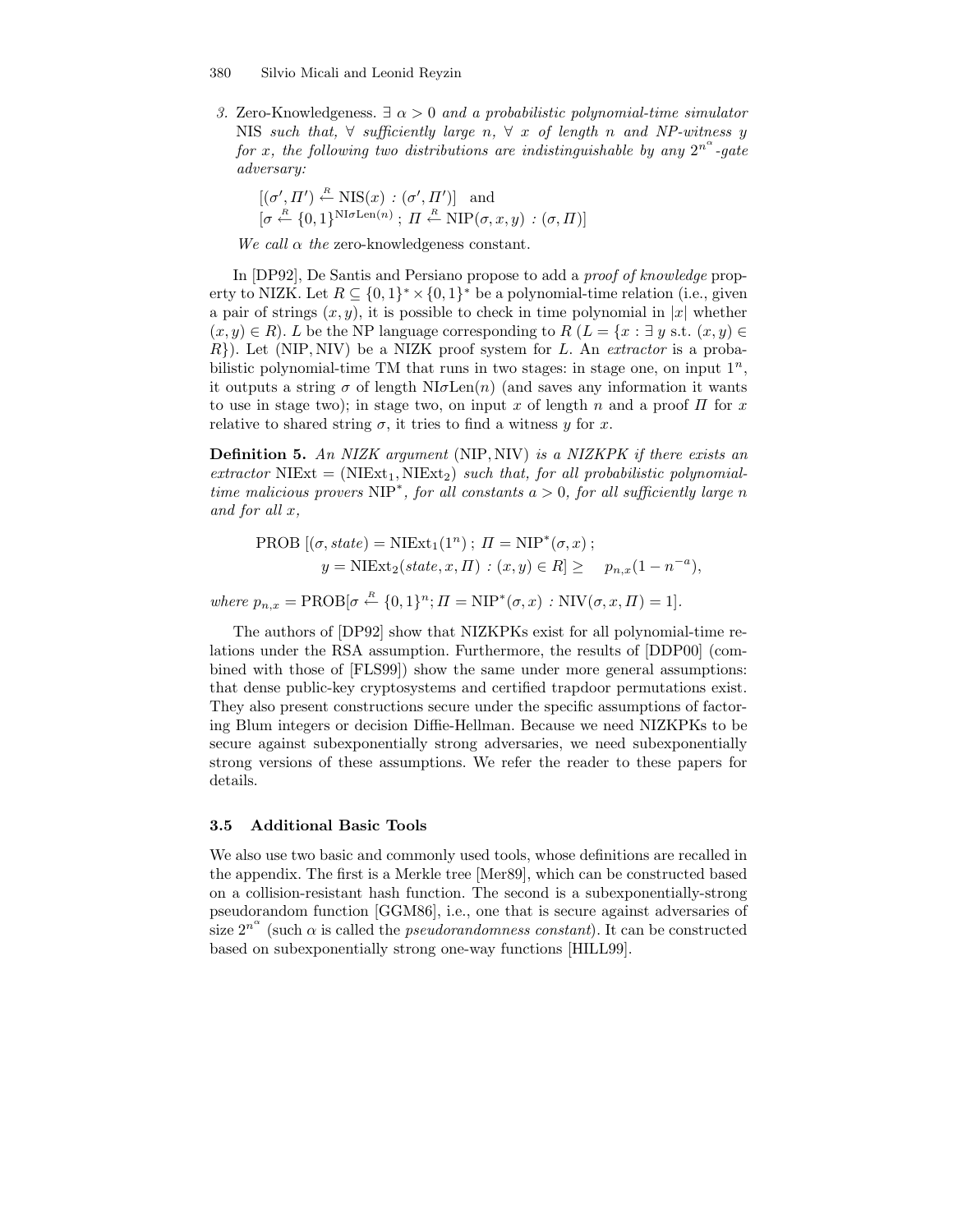# 4 Our Construction

WHY THE OBVIOUS SOLUTION DOES NOT WORK. Before we begin, let us demonstrate that our goal cannot be more easily achieved by the following simpler construction.

Let  $cmax = U(n)$  be the upperbound on the number of uses of the verifier's public key (i.e., the max value for the verifier's counter). Take a four-round ZK protocol, and have the verifier post cmax independently generated first-round messages in its public key. Then execution number  $c$  simply uses first-round message number  $c$  appearing in the public key, and performs the remaining three rounds of the protocol as before.

The above construction does not work, because the prover does not know the real value  $c$  of the verifier's counter. This enables a malicious verifier to choose the value of c after it sees the prover's first message. Thus, if such a verifier resets the prover while varying  $c$ , it will typically gain knowledge. (Typically, in a 4-round ZK protocol, the verifier commits to a question without revealing it, the prover sends a first message, the verifier asks the question, and the prover answers it. However, if the prover were to answer two different questions relative to the same first message, then zero-knowledgeness disappears. Now, in the above construction, varying  $c$  enables the verifier to ask different questions.)

High-Level Description. As in the CGGM protocol, we use the NP-complete language of graph 3-colorability and the parallel repetition of the protocol of  $[GMW91]$  as our starting point. Thus, in the first round,  $P$  commits to a number of random recolorings of a graph  $G$ , in the second round  $V$  requests to reveal the colors of one edge for each committed recoloring, and in the third round  $\mathcal P$ opens the relevant commitments.

To allow the RZK simulator to work, our protocol uses trapdoor commitment schemes as in many prior ZK protocols (e.g., the RZK one of [CGGM00], the CZK one of  $[DNS98]$ , and the ZK one of  $[FS89]$ ). That is, V's public key contains a key for a trapdoor commitment scheme, and  $\mathcal{P}'$ 's first-round commitments with respect to that public key. If the simulator knows the trapdoor, then it can open the commitments any way it needs in the the third round.

To ensure that the simulator knows the trapdoor, the CGGM protocol uses a three-round proof-of-knowledge subprotocol, with  $V$  proving to  $P$  knowledge of the trapdoor. This requires  $V$  to send two messages to  $\mathcal{P}$ . Because we have a total of only three rounds, we cannot use such a subprotocol—in three rounds  $V$  only sends one message to  $\mathcal{P}$ . We therefore use *non-interactive* ZK proofs of knowledge. This, of course, requires  $P$  and  $V$  to agree on a shared random string σ.

It is because of the string  $\sigma$  that we cannot use the BPK model directly, and have to strengthen it with a counter. Let  $cmax = U(n)$  be the bound on the number of times public key is used. During key generation,  $\mathcal V$  generates cmax random strings  $\sigma_1, \ldots, \sigma_{cmax}$ , and commits to each one of them using hashbased commitments (to make the public key length independent of cmax , the resulting commitments are then put into a Merkle tree). In its first message,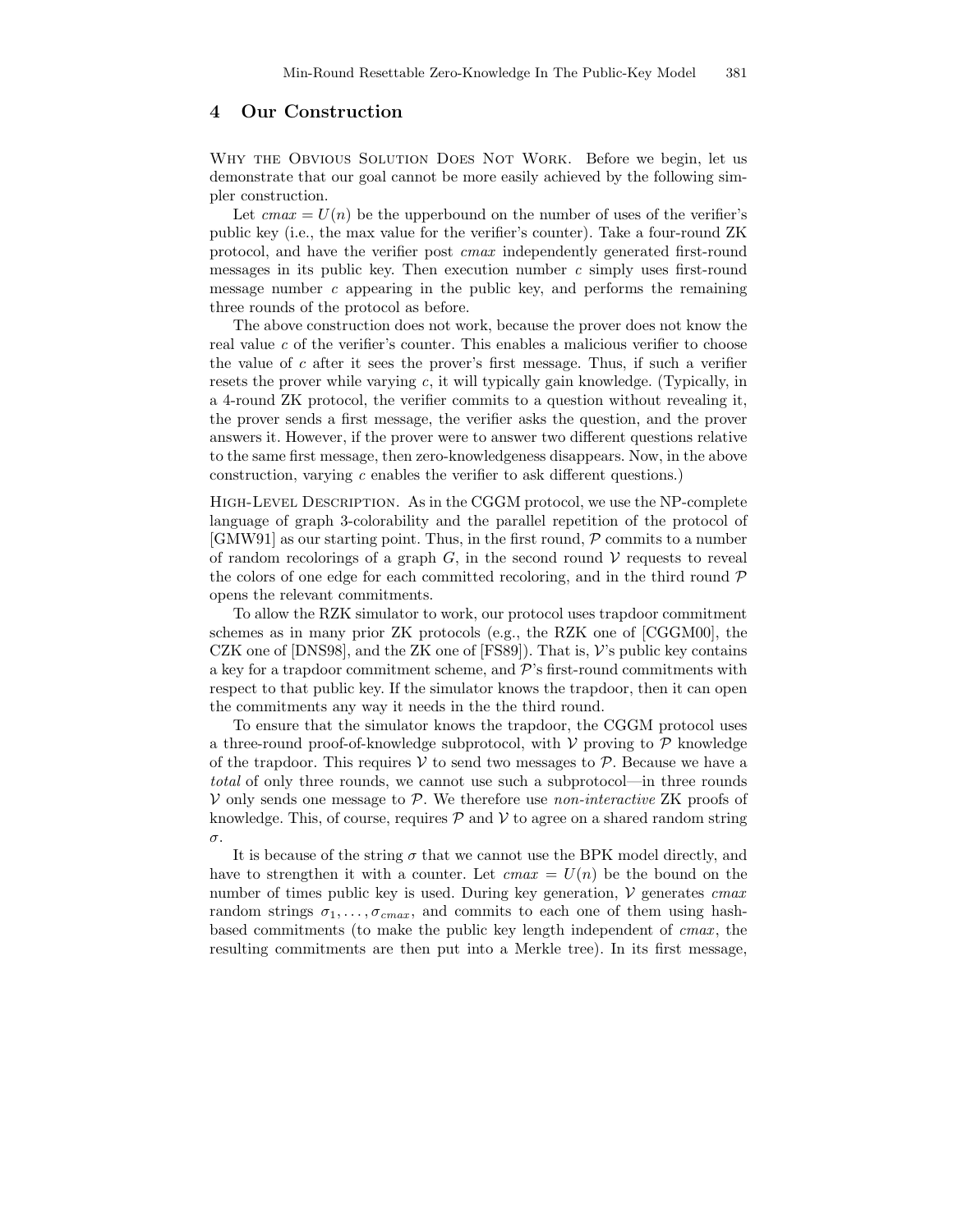P sends a fresh random string  $\sigma_{\mathcal{P}}$ , and in its message V decommits  $\sigma_c$ , where c is the current counter value and provides the NIZKPK proof with respect to  $\sigma = \sigma_{\mathcal{P}} \oplus \sigma_c.$ 

The RZK simulator, after seeing the value of  $\sigma_c$  can rewind the verifier and choose  $\sigma_{\mathcal{P}}$  so that  $\sigma = \sigma_{\mathcal{P}} \oplus \sigma_c$  allows it to extract the trapdoor from the NIZKPK proof. Of course, there is nothing to prevent a malicious verifier  $\mathcal{V}^*$ from choosing a value of c after seeing  $\sigma_{\mathcal{P}}$ ; but because the number of choices for  $\mathcal{V}^*$  is only polynomial, the simulator has an inverse polynomial probability of guessing c correctly.

One question still remains unresolved: how to ensure that a malicious verifier  $\mathcal{V}^*$  does not ask  $\mathcal P$  multiple different queries for the same recoloring of the graph? If  $\mathcal{V}^*$  resets  $\mathcal{P}$ , then it will get the same committed recolorings in the first round; if it can then ask a different set of queries, then it gain a lot of information about the coloring of the graph (eventually even recovering the entire coloring). To prevent this, the CGGM protocol makes the verifier commit to its queries before it receives any information from  $P$ . Our protocol, however, cannot afford to do that, because we only have three rounds. Instead, during key generation the verifier commits (using hash-based commitments) to a seed PRFKey for a pseudorandom function PRF, and adds the commitment to the public key. The verifier's queries are then computed using  $PRF(PRFKey, \cdot)$  applied to the relevant information received from  $P$  in the first round and the counter value  $c$ . To prove to  $P$  that they are indeed computed correctly, the verifier has to include in its NIZKPK proofs of knowledge of PRFKey that leads to such queries and knowledge of the decommitment to PRFKey.

A Few More Technical Details. In our protocol, just like in the CGGM protocol all probabilistic choices of the prover are generated as a pseudorandom function of the input. (This is indeed the first step towards resettability, as it reduces the advantages of resetting the prover with the same random tape.) Because the prover makes no probabilistic choices in its second step, we do not need to include the verifier's message in the input to the pseudorandom function.

To ensure soundness and avoid problems with malleability of  $\mathcal V$ 's commitments, we use complexity leveraging in a way similar to the CGGM protocol. That is, and we shall use two polynomially-related security parameters:  $n$  for all the components except the hash-based commitment scheme HC, and  $k = n^{\epsilon}$  for HC.

This will ensure that any algorithm that is endowed with a subroutine for breaking HC commitments, but is polynomial-time otherwise, is still unable (simply by virtue of its running time) of breaking any other of our components. This property will be used in our proof of soundness.

We actually choose the constant  $\epsilon$  in a particular way. Namely, we shall use a trapdoor commitment scheme TC with soundness constant  $\alpha_1$ , an NIZKPK system (NIP, NIV) (for a relation to be specified later) with zero-knowledgeness constant  $\alpha_2$ , and a pseudorandom function PRF with pseudorandomness constant  $\alpha_3$ , and set  $\epsilon < \min(\alpha_1, \alpha_2, \alpha_3)$ .

THE FULL DESCRIPTION. The complete details of  $P$  and  $V$  are given below.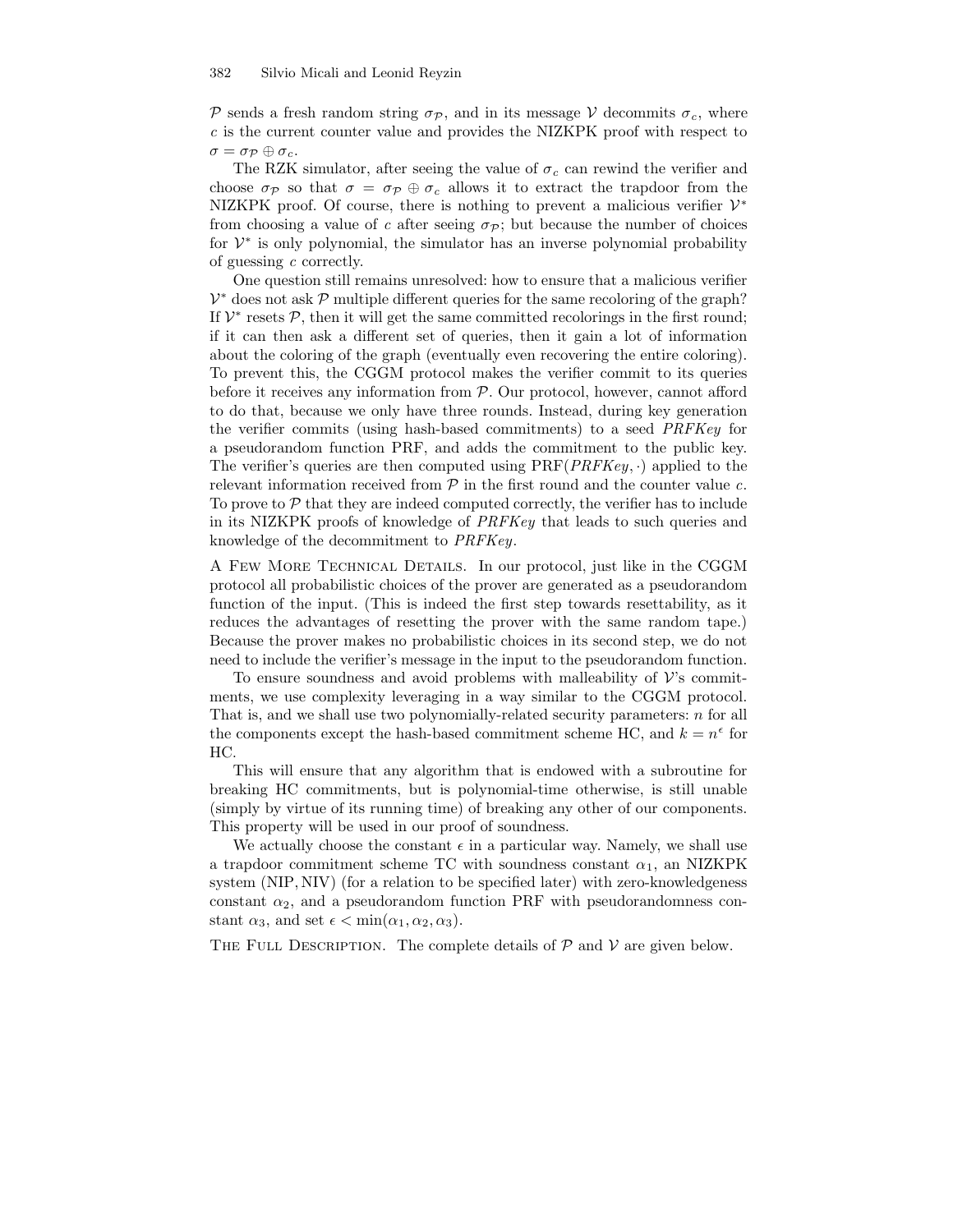Key Generation Algorithm for V

System Parameter:

A polynomial  $U$ 

#### Security Parameter:

 $1<sup>n</sup>$ Procedure:

- 1. Let  $cmax = U(n)$ .
- 2. Generate random strings  $\sigma_1, \ldots, \sigma_{cmax}$  of length NI $\sigma$ Len $(n)$  each. (Note: to save secret key length, the strings  $\sigma_c$  can be generated using a pseudorandom function of  $c$ , whose short seed can be made part of the secret key).
- 3. Let  $k = n^{\epsilon}$ .
- 4. Commit to each  $\sigma_c$  using  $(\sigma Com_c, \sigma Decom_c) \stackrel{R}{\leftarrow} \text{HCCom}(1^k, \sigma_c)$ .
- 5. Combine the values  $\sigma Com_c$  into a single Merkle tree with root R. (Note: If the values  $\sigma_c$ 's are generated via a PRF to save on secret key length then also the values  $\sigma Com_c$ , the resulting Merkle tree, etc. can be computed efficiently in space logarithmic in cmax .)
- 6. Generate a random string  $PRFKey$  of length n.
- 7. Commit to the PRFKey using
	- $(PRFKeyCom, PRFKeyDecom) \stackrel{R}{\leftarrow} HCCom(1^n, PRFKey).$
- 8. Generate keys for the trapdoor commitment scheme:

 $(TCPK, TCSK) \stackrel{R}{\leftarrow} \text{TCGen}(1^n).$ 

### Output:

 $PK = (R, PRFKeyCom, TCPK)$  $SK = (\{(\sigma_c, \sigma Decom_c)\}_{c=1}^{cmax}, (PRFKey, PRFKeyDecom), TCSK).$ 

Protocol  $(\mathcal{P}, \mathcal{V})$ 

# Public File:

A collection F of records  $(id, PK_{id})$ , where  $PK_{id}$  is allegedly the output of the Key Generation Algorithm above

#### Common Inputs:

A graph  $G = (V, E)$ , and a security parameter  $1^n$ 

#### $P$  Private Input:

A valid coloring of G,  $col: V \rightarrow \{0, 1, 2\}$ ; V's id and the file F; a random string  $\omega$ 

#### V Private Input:

A secret key  $SK$ , a counter value c, and a bound cmax.

#### P Step One :

1. Using the random string  $\omega$  as a seed for PRF, generate a sufficiently long "random" string from the input to be used in the remaining computation.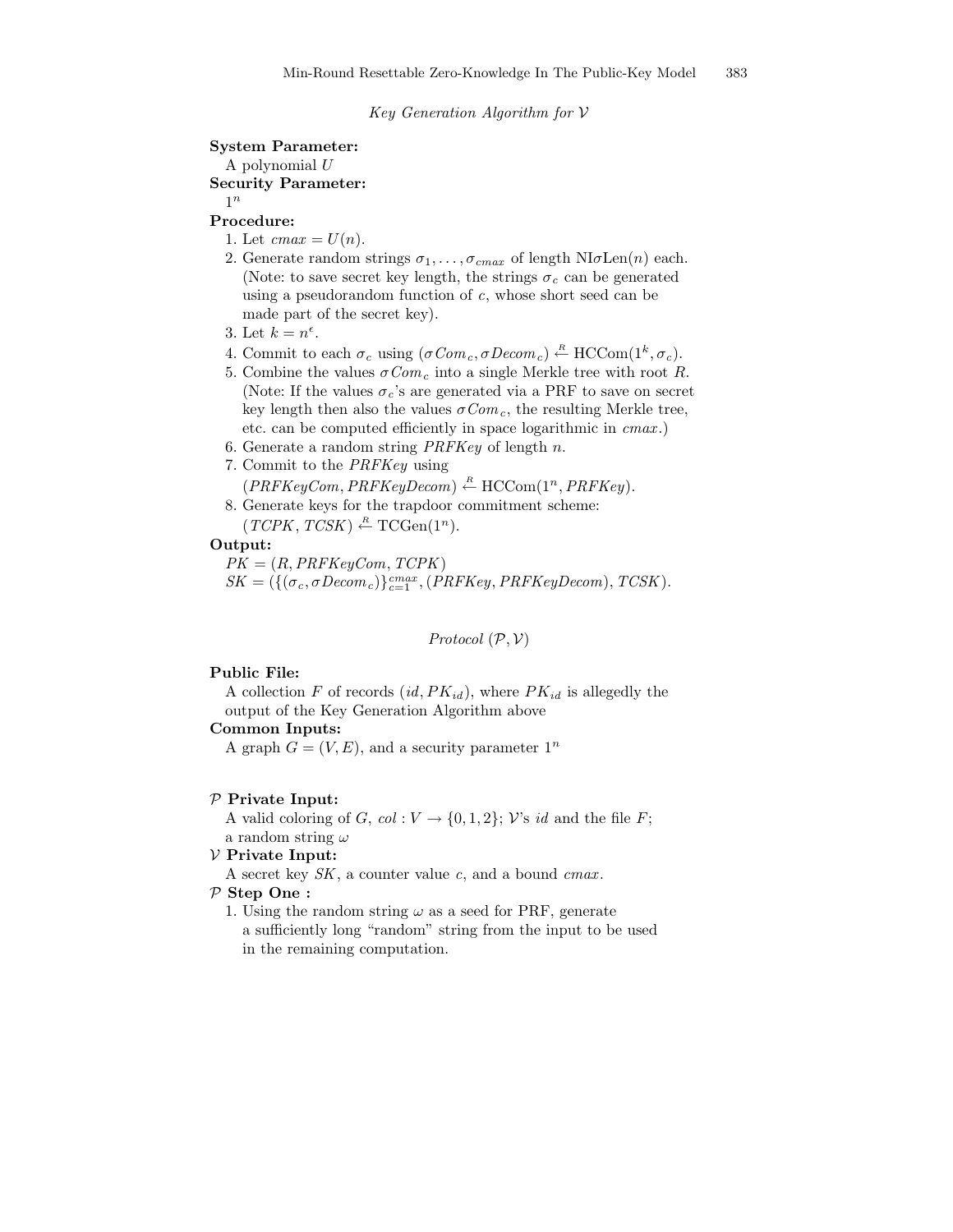- 384 Silvio Micali and Leonid Reyzin
	- 2. Find  $PK_{id}$  in F; let  $PK_{id} = (R, PRFKeyCom, TCPK)$ (if more than one  $PK_{id}$  exist in F, use the alphabetically first one).
	- 3. Verify  $TCPK$  by invoking  $TCKeyVer(1<sup>n</sup>, *TCPK*).$
	- 4. Let  $\sigma_{\mathcal{P}}$  be a random string of length NI $\sigma$ Len $(n)$ .
	- 5. Commit to random recolorings of the G as follows. Let  $\pi_1, \ldots, \pi_n$  be random permutations on  $\{0, 1, 2\}.$ For all  $i$   $(1 \leq i \leq n)$  and  $v \in V$ , commit to  $\pi_i\left(\text{col}(v)\right)$  by computing  $(cCom_{i,v}, cDecom_{i,v}) \stackrel{R}{\leftarrow} \text{TCCom}(TCPK, \pi_i(col(v))).$
	- 6. If all the verifications hold, send  $\sigma_{\mathcal{P}}$  and  $\{cCom_{i,v}\}_{1\leq i\leq n,v\in V}$  to  $\mathcal{V}$ .

# V Step One:

- 1. Increment c and check that it is no greater than *cmax*.
- 2. For each j  $(1 \leq j \leq n)$ , compute a challenge edge  $e_j \in E$  by applying PRF to the counter value  $c, j$  and the commitments received from  $P$ :
	- $e_j = \text{PRF}(PRFKey, c \circ j \circ \{cCom_{i,v}\}_{1 \leq i \leq n, v \in V})$
- 3. Let  $\sigma = \sigma_{\mathcal{P}} \oplus \sigma_c$ . Compute a NIZKPK proof  $\Pi$  using NIP on  $\sigma$ and the following statement:

"∃ key K for PRF that generated the challenge edges  $\{e_i\}_{1\leq i\leq n}$ ;  $\exists$  decommitment D s. t. HCVer $(1^n, PRFKeyCom, K, D) = \text{YES};$  $\exists$  secret key S corresponding to the public key TCPK." (Note: this can computed efficiently because  $V$  knows witnesses  $PRFKey$  for  $K$ ,  $PRFKeyDecom$  for  $D$ , and  $TCSK$  for  $S$ ).

4. Send c,  $\sigma_c$ ,  $\sigma Com_c$  together with its authenticating path in the Merkle tree,  $\sigma Decom_c$ ,  $\Pi$  and  $\{e_j\}_{1 \leq j \leq n}$  to  $P$ .

# P Step Two:

- 1. Verify the authenticating path of  $\sigma Com_c$  in the Merkle tree
- 2. Verify that  $\text{HCVer}(1^k, \sigma_c, \sigma \text{Com}_c, \sigma \text{Decom}_c) = \text{YES}.$
- 3. Let  $\sigma = \sigma_P \oplus \sigma_c$ . Verify  $\Pi$  using NIV.
- 4. If all the verifications hold, for each  $e_j = (v_j^0, v_j^1)$  and  $b \in \{0, 1\}$ , send  $c_j^b = \pi_j(col(v_j^b))$  and  $cDecom_{j, v_j^b}$  to  $\mathcal{V}$ .

# $V$  Step Two:

- 1. Verify that, for all  $j$   $(1 \leq j \leq n)$ , and for all  $b \in \{0, 1\}$  $\text{TCVer}(\textit{TCPK}, \textit{cCom}_{j,v_j^b}, c_j^b, \textit{cDecom}_{j,v_j^b}) = \text{YES}.$
- 2. Verify that for all  $j (1 \leq j \leq n)$ ,  $c_j^0 \neq c_j^1$ .
- 3. If all the verifications hold, accept. Else reject.

## **Theorem 1.**  $(\mathcal{P}, \mathcal{V})$  is a 3-round RZK protocol in the UPK model.

As usual, completeness is easily verified. We address soundness in Section 4.1 and resettable zero-knowledgeness in Section 4.2.

### 4.1 Computational Soundness

Suppose G is a graph that is not 3-colorable, and  $\mathcal{P}^*$  is a circuit of size  $t < 2^k$  that can make V accept  $(G, 1^n)$  with probability  $p > 1/2^k$ . Then, we shall construct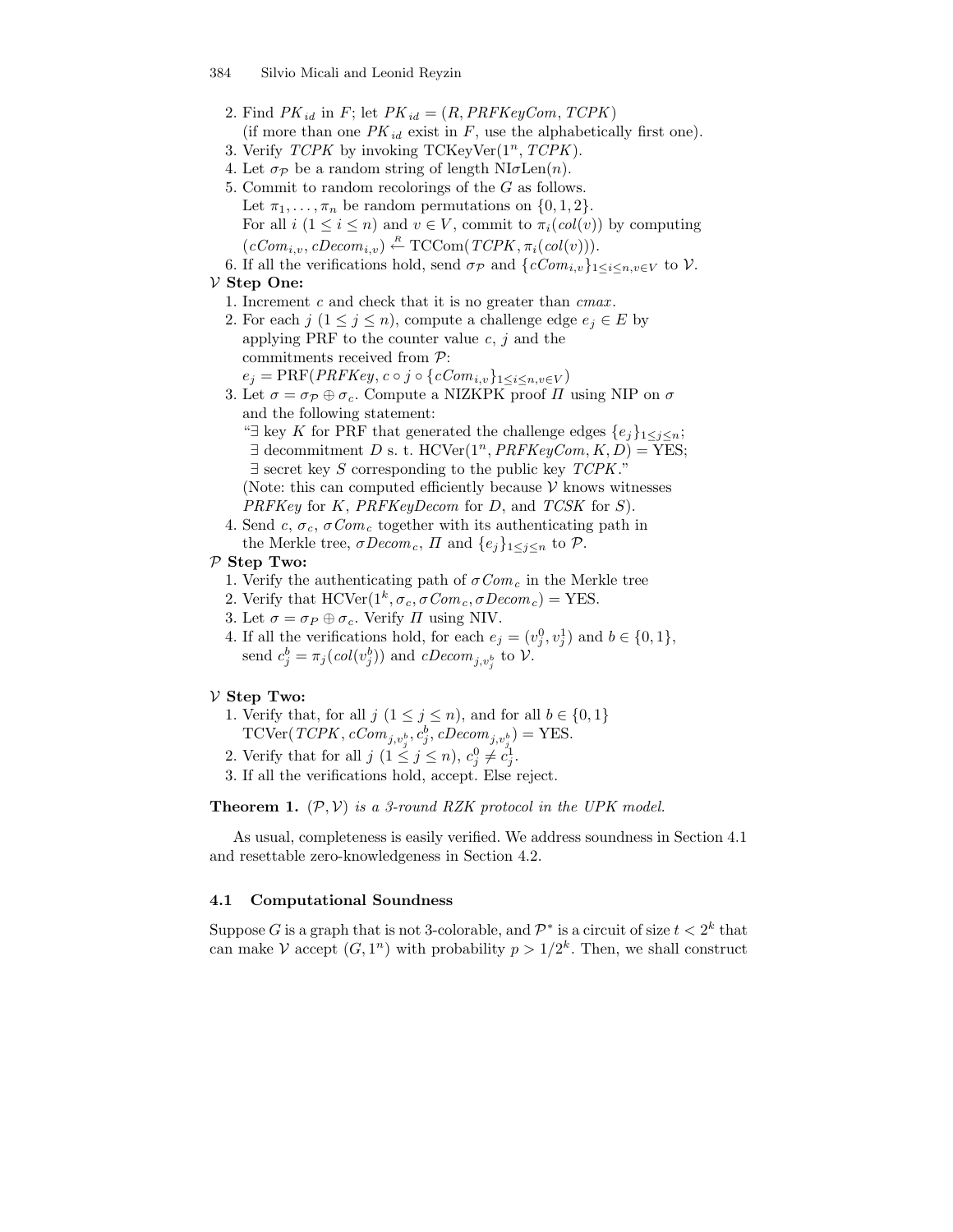a small circuit A that receives  $TCPK$  as input, and, using  $\mathcal{P}^*$ , will output two trapdoor decommitments for the same TC commitment. The size of A will be  $poly(n) \cdot t \cdot 2^k / poly(p)$ . Thus, A will violate the soundness of TC, because its size is less (for a sufficiently large *n*) than  $2^{n^{\alpha_1}}$  allowed by the soundness property of TC (recall in fact that  $k = n^{\epsilon}$  and  $\epsilon < \alpha_1$ ).

A is constructed as follows. It receives as input a public key TCPK for TC generated by  $TCGen(1^n)$ . A then generates PK as if it were the public key of the specified honest verifier  $V$ , using the  $V$ 's key generation procedure with the exception of step 7, for which it simply uses  $TCPK$ . Note that A knows all the components of corresponding secret key of  $V$ , with the exception of TCSK. A selects an identity id and creates a file F to contain the single record  $(id, PK)$ (or embeds it into a larger such file containing other identities and public keys, but honestly generated).

A will now run  $\mathcal{P}^*$  multiple times with inputs F and id (G and  $1^n$  are already known to  $\mathcal{P}^*$ ), each time with the same random tape. Thus, each time,  $\mathcal{P}^*$  will send the same set of strings  $\sigma_{\mathcal{P}}$  and  $\{cCom_{i,v}\}_{1\leq i\leq n,v\in V}$ . Our goal, each time, is to allow A to respond with a different random set of challenges  $\{e'_j\}_{1\leq j\leq n}$ . Then, after an expected number of tries that is inversely polynomial in  $p$ , there will exist a recoloring i and a node v such that  $cCom_{i,v}$  has been opened by  $\mathcal{P}^*$  in two different ways. That is, there will be a "break" of the commitment scheme TC.

Therefore, all there remains to be shown is how A can ask a different random set of challenges, despite the fact that it has committed to  $\mathcal{V}'$ s PRFKey in PK. Recall that honest  $V$  executes the protocol at most *cmax* time, and that the current value of V's counter will be known to  $P^*$ . If  $P^*$  has such an overall success probability p of proving G 3-colorable, then there exists a value of  $V$ 's counter for which the success probability of  $\mathcal{P}^*$  is at least p. Let c be such a value. Because of A's non-uniformity, we assume A "knows"  $c$ .

To issue a set of (different) random challenges in response to the same first message of  $\mathcal{P}^*$ , A uses the NIZKPK simulator NIS as follows. First, A selects a set of random challenges  $\{e'_j\}_{1\leq j\leq n}$ . Second, it invokes NIS to obtain a "good looking proof"  $\sigma'$  and  $\Pi'$  for the following statement  $\Sigma$ :

 $\Sigma = \mathbf{F} \exists$  key K for PRF that generated the challenge edges  $\{e'_j\}_{1 \leq j \leq n}$ ;  $\exists$  decommitment D s. t. HCVer $(1^n, PRFKeyCom, K, D)$  = YES;  $\exists$  secret key S corresponding to the public key TCPK."

(Note that  $\Sigma$  is potentially false, because it may be the case that no such K exists at all; we address this below.) Third, A sets  $\tau = \sigma' \oplus \sigma_{\mathcal{P}}$ . Fourth, A comes up with a decommitment  $\tau$ Decom that decommits  $\sigma$ Com<sub>c</sub> (the commitment to the c-th shared string computed during key generation) to  $\tau$  rather than the originally committed  $\sigma_c$ . This can be done by implementing HCFake by means of a (sub)circuit of size  $\text{poly}(k)2^k$ . Fifth, A sends  $\tau, \sigma \text{Com}_c$  together with its authenticating path in the Merkle tree (A knows that path from key generation),  $\tau$ Decom,  $\Pi'$  and  $\{e'_j\}_{1\leq j\leq n}$  to  $\mathcal{P}^*$ .

Thus, all that's left to show is that  $\mathcal{P}^*$  will behave the same way as it would for the true verifier  $\mathcal V$ , even though it received random, rather than pseudoran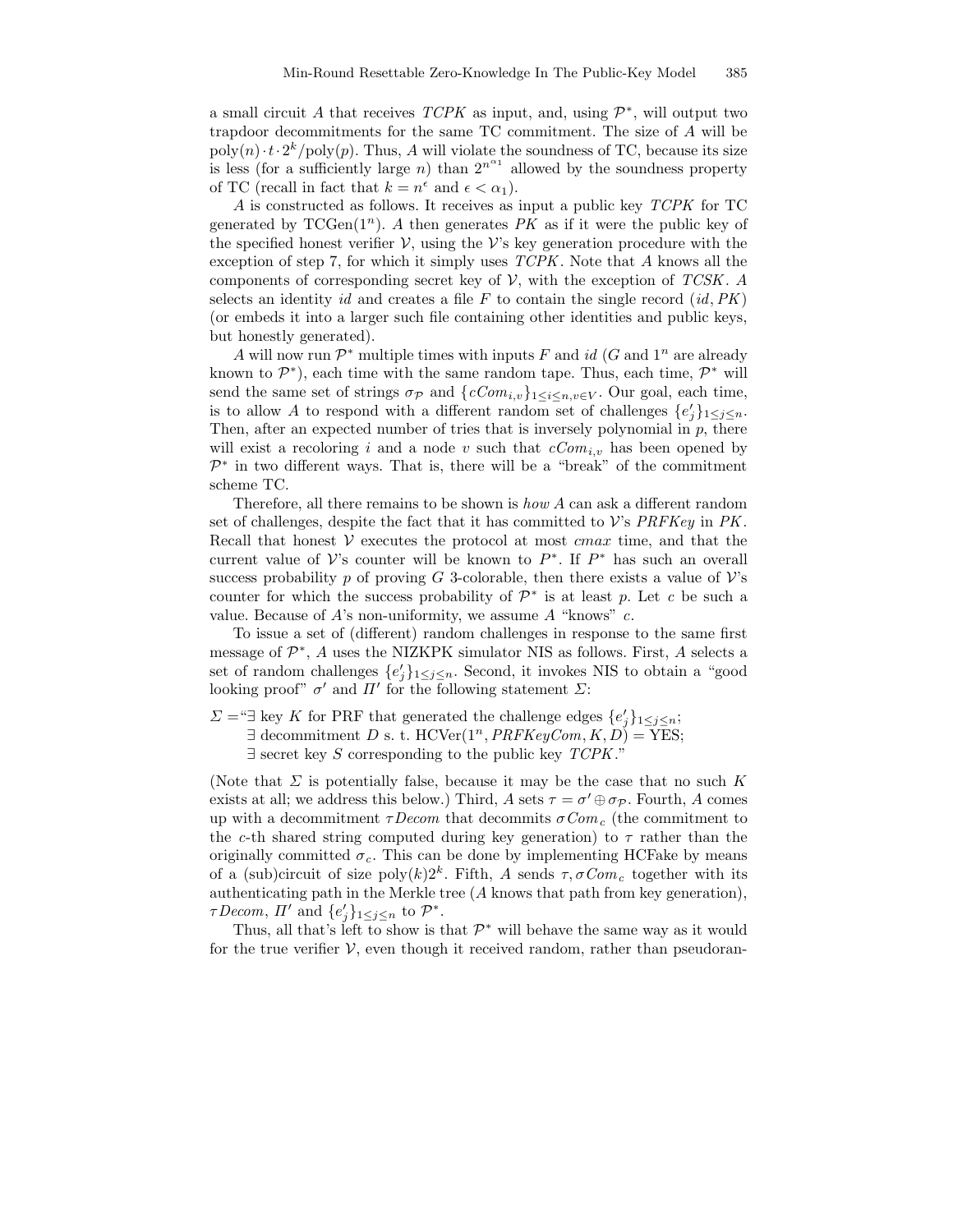dom, challenges, together with a faked decommitment and a simulated proof of a potentially false statement  $\Sigma$ . This is done by a properly constructed hybrid argument that relies on the zero-knowledgness of (NIP, NIV), the pseudorandomness of PRF and the statistical secrecy and breakability of HC.

First, note that random  $\{e'_j\}_{1 \leq j \leq n}$  cannot be distinguished from pseudorandomly generated  $\{e'_j\}_{1 \leq j \leq n}$  (wihout knowledge of *PRFKey*): otherwise, we'd violate the pseudorandomness of PRF. Moreover, this holds even in the presence of PRFKeyCom, because PRFKeyCom is statistically secret, and thus reveals a negligible amount of information about PRFKey. It follows that the tuple  $(PRFKeyCom, \{e_j'\}_{1 \leq j \leq n}, \sigma', \Pi')$  cannot be distinguished from the tuple  $(PRFKeyCom, \{e_j\}_{1\leq j\leq n}, \sigma'', \Pi'')$ , where the challenge edges  $\{e_j\}_{1\leq j\leq n}$  are produced by the true PRF with the true committed-to  $PRFKey$ , and  $\sigma'', \Pi''$ are produced by NIS. This, in turn, by zero-knowledgeness is indistinguishable from  $(PRFKeyCom, \{e_i\}_{1\leq i\leq n}, \sigma, \Pi)$ , with the pseudorandomly generated  ${e_i}_{1 \leq i \leq n}$ , a truly random  $\sigma$  and  $\Pi$  honestly generated by NIP. By a hybrid argument, therefore, the tuple  $(PRFKey, \{e_j\}_{1\leq j\leq n}, \sigma, \Pi)$  is indistinguishable from the tuple  $(PRFKey, \{e'_j\}_{1\leq j\leq n}, \tau, \Pi')$ . Of course, if we replace  $\sigma$  by the pair  $(\sigma_{\mathcal{P}}, \tau = \sigma \oplus \sigma_{\mathcal{P}})$  and  $\sigma'$  by the pair  $(\sigma_{\mathcal{P}}, \sigma_c = \sigma \oplus \sigma_{\mathcal{P}})$ , the statement still holds. Moreover, it holds in the presence of  $\sigma Com_c$ , because the commitment to  $\sigma_c$  is statistically secret (and thus is almost equally as likely to be a commitment to  $\tau$ ). The authenticating path of  $\sigma Com_c$  in the Merkle tree is just a (randomized) function of  $\sigma Com_c$  and root R of the tree, and thus does not affect indistinguishability. Finally, note that this indistinguishability holds with respect to any distinguishing circuit of size  $2^k \text{poly}(n)$ , because the zeroknowledgeness and pseudorandomness constants  $\alpha_2$  and  $\alpha_3$  are greater than  $\epsilon$ . Therefore, indisntinguishability holds even in the presence of the decommitment  $\tau$ Decom or  $\sigma$ Decom<sub>c</sub>, because this decommitment can be computed by such a circuit from  $\sigma Com_c$  using HCFake.

#### 4.2 Resettable Zero-Knowledgeness (Sketch)

Let  $\mathcal{V}^*$  be an  $(s,t)$ -resetting verifier. We will show how to construct the simulator M as required by Definition 1. Due to lack of space in this extended abstract, below we present only the essential points of our construction.

As alredy proven in [CGGM00], resettability is such a strong capability of a malicious verifier, that it has nothing else to gain by interleaving its executions with the honest prover. Thus, we can assume that our  $\mathcal{V}^*$  executes with  $\mathcal{P}$  only sequentially.

Recall that  $\mathcal{V}^*$  runs in two stages. Then M operates as follows. First, M runs the first stage of  $\mathcal{V}^*$  to obtain a public file F. Then, for every record  $(id, PK_{id})$ in  $F, M$  remembers some information (whose meaning will be explained later on):

- 1.  $M$  remembers whether  $PK_{id}$  is "broken" or not
- 2. If  $PK_{id}$  is broken, M also remembers the value of  $TCSK$
- 3. If  $PK_{id}$  is not broken, M also remembers a list of tuples  $(c, \sigma_c, \sigma Com_c)$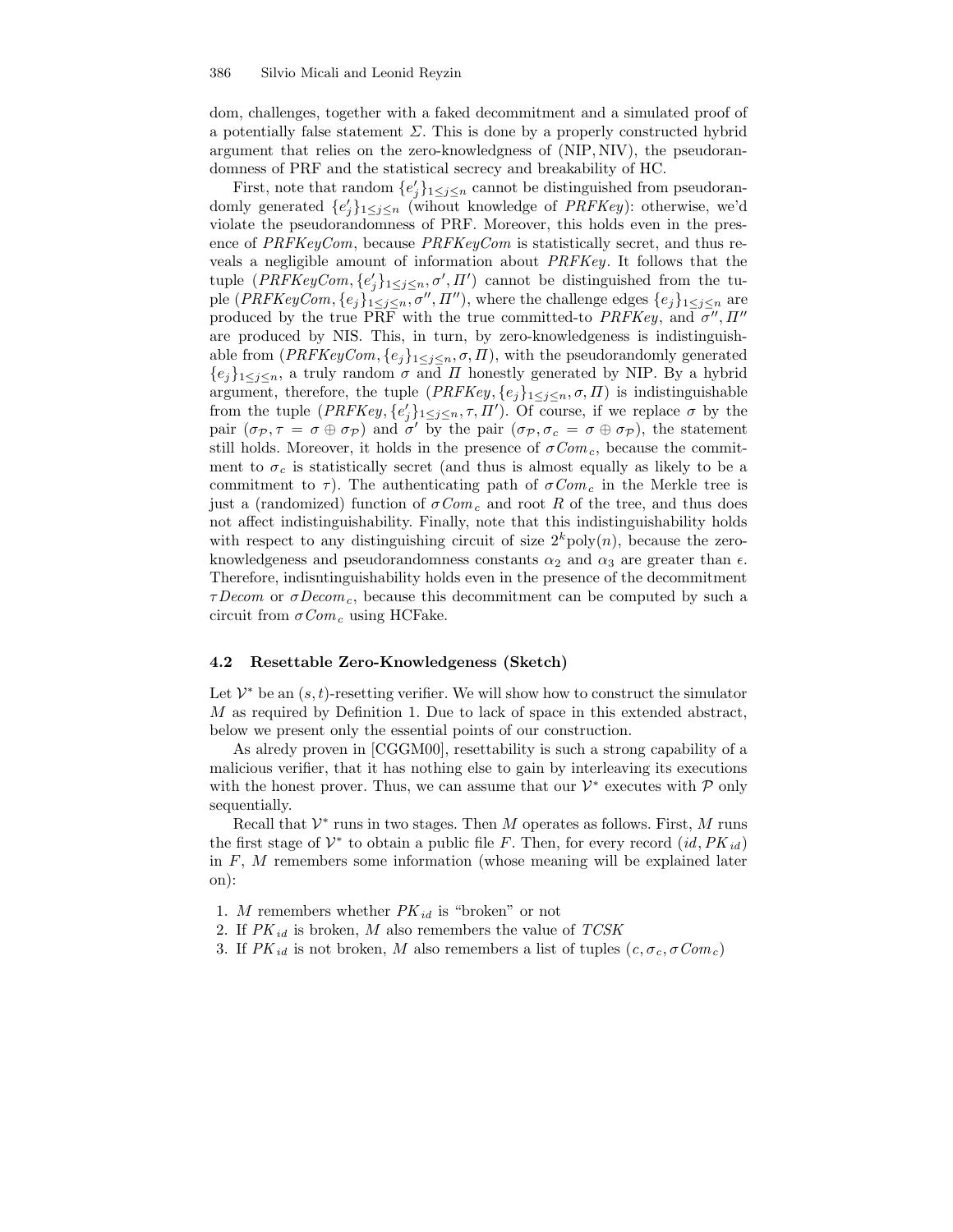Initially, every  $PK_{id}$  in F is marked as not broken, and the list of pairs for each record is empty.

Whenever  $\mathcal{V}^*$  starts a new session for an id that is not broken and whose list of pairs is empty,  $M$  computes the "first prover message" as follows: it commits to arbitrary color values for graph G, and then selects  $\sigma_{\mathcal{P}}$  at random. (Of course, if  $\mathcal{V}^*$  dictates that M's random tape and inputs be equal to those in a prior interaction, M has no choice but to use the same first message as in that interaction.) When  $\mathcal{V}^*$  responds with the verifier message, M takes  $(c, \sigma_c, \sigma Com_c)$  from this message and adds it to the list of tuples maintained for  $PK_{id}$ . M then rewinds  $\mathcal{V}^*$  to the beginning of  $\mathcal{V}^*$ 's second stage.

Whenever  $\mathcal{V}^*$  starts a new session for an *id* that is not broken but whose list of pairs is non-empty, M randomly chooses a tuple  $(c', \sigma_{c'}, \sigma Com_{c'})$  from the list of tuples for  $PK_{id}$ . M then uses the extractor of the non-interactive ZK proof of knowledge, NIExt<sub>1</sub>, to obtain a shared string  $\sigma$ , and sets  $\sigma_{\mathcal{P}} = \sigma \oplus \sigma_{c'}$ . M then commits to arbitrary color values for graph  $G$  and sends the commitment and  $\sigma_{\mathcal{P}}$  as the "first prover message" to  $\mathcal{V}^*$ . When  $\mathcal{V}^*$  responds with the verifier message,  $M$  compares the counter value  $c$  included in this response to the value  $c^\prime$  from the pair chosen above.

- 1. If  $c = c'$ , then it must be the case that  $\sigma_c = \sigma_{c'}$ . (Otherwise, if the commitment  $\sigma Com_{c'}$  previously stored by M is equal to the commitment  $\sigma Com_c$ included in  $\mathcal{V}^*$ 's response,  $\sigma_c$  and  $\sigma_{c'}$  have been easily found, so as to violate the soundness of HC; and if the  $\sigma Com_c \neq \sigma Com'_c$ , then a collision has been easily found in the Merkle tree). Thus, the string  $\Pi$ , also included in the response of  $V^*$ , is an NIZK proof of knowledge with respect to the string  $\sigma$ output by NIExt<sub>1</sub>. Therefore,  $M$  can use NIExt<sub>2</sub> to extract a witness  $TCSK$ for the secret key of the commitment scheme. In this case,  $PK_{id}$  is marked as broken and M remembers TCSK.
- 2. If  $c \neq c'$ , then M has learned a potentially new tuple  $(c, \sigma_c, \sigma Com_c)$ , which it remembers as its list of pairs for  $PK_{id}$ .

M then rewinds  $\mathcal{V}^*$  to the beginning of  $\mathcal{V}^*$ 's second stage.

Whenever  $\mathcal{V}^*$  starts a new session for an id that is broken, M can always simulate  $\mathcal{P}$ 's behavior because M knows the trapdoor to the commitment scheme. Thus, it can commit to arbitrary color values in its first message, and then decommit in its second message so that they look like a valid response to  $\mathcal{V}^*$ 's challenge edges.

The expected running time of M is polynomial, because the expected number of rewinds before M breaks a given  $PK_{id}$  is polynomial in cmax and inverse polynomial in the frequency with which  $\mathcal{V}^*$  uses id.

It remains to show that  $\mathcal{V}^*$  cannot ask for two different sets of challenge edges for the same first message of  $M$  (if it could, then, unless  $M$  knows the correct 3coloring of the graph, it maybe unable to faithfully simulate the decommitments). However, if  $V^*$  has a non-negligible probability of doing so, then one can build a machine ADV to violate the soundness of HC in polynomial time with nonnegligible probability, as follows.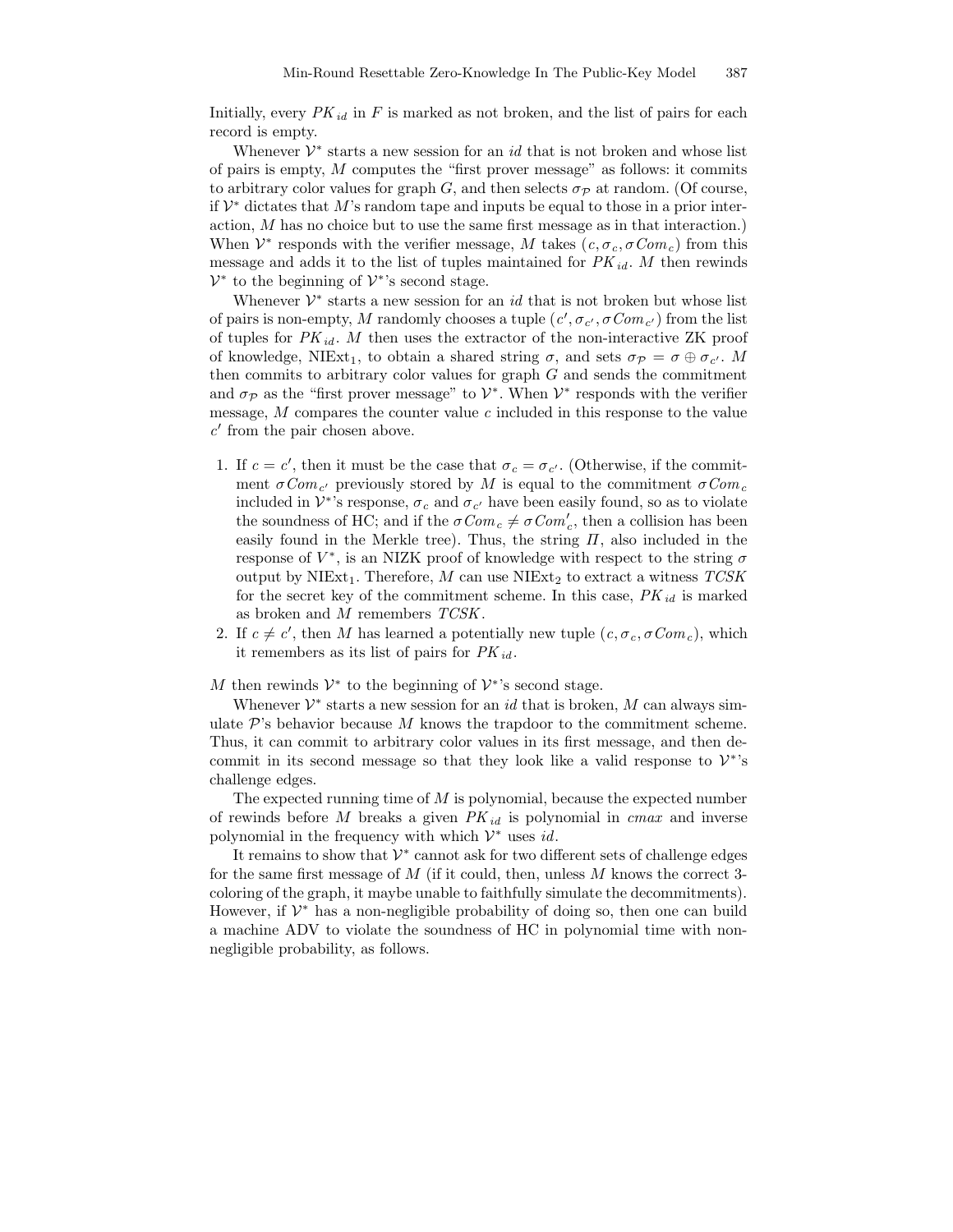ADV guesses, at random, for what instance of  $P$  the machine  $V^*$  will first give two different sets of challenges on the same first message. A also guesses, at random, the counter values  $c_1$  and  $c_2$  that  $\mathcal{V}^*$  will use in these two cases. A then attempts to find out  $\sigma_{c_1}$  and  $\sigma_{c_2}$  by using the same technique as M. A then runs the second stage of  $\mathcal{V}^*$  two more times: once to extract a witness K for  $PRFKey$  and its decommitment  $D$  in the first case, and the other to extract a witness  $K'$  for PRFKey and its decommitment  $D'$  in the second case (this witness extraction is done the same way as M).  $K \neq K'$  and D and D' are valid decommitments, which violates soundness of HC.

# Acknowledgements

We would like to thank Amit Sahai, Anna Lysyanskaya and the anonymous referees for helpful comments. The second author was supported, in part, by a National Science Foundation Graduate Research Fellowship and a grant from the NTT corporation.

# References

- [BCC88] G. Brassard, D. Chaum, and C. Crépeau. Minimum disclosure proofs of knowledge. Journal of Computer and System Sciences, 37(2):156–189, 1988.
- [BDMP91] M. Blum, A. De Santis, S. Micali, and G. Persiano. Noninteractive zeroknowledge. SIAM Journal on Computing, 20(6):1084–1118, December 1991.
- [BFM88] M. Blum, P. Feldman, and S. Micali. Non-interactive zero-knowledge and its applications (extended abstract). In Proceedings of the Twentieth Annual ACM Symposium on Theory of Computing, pages 103–112, 1988.
- [Bra89] G. Brassard, editor. Advances in Cryptology—CRYPTO '89, volume 435 of Lecture Notes in Computer Science. Springer-Verlag, 1990.
- [CGGM00] R. Canetti, O. Goldreich, S. Goldwasser, and S. Micali. Resettable zeroknowledge. In Proceedings of the 32nd Annual ACM Symposium on Theory of Computing, 2000. Updated version available at the Cryptology ePrint Archive, record 1999/022, http://eprint.iacr.org/.
- [CKPR01] R. Canetti, J. Kilian, E. Petrank, and A. Rosen. Black-box concurrent zeroknowledge requires  $\tilde{\Omega}(\log n)$  rounds. In Proceedings of the Thirty-Second Annual ACM Symposium on Theory of Computing, 6–8 July 2001.
- [Dam00] I. Damgård. Efficient concurrent zero-knowledge in the auxiliary string model. In Bart Preneel, ed., Advances in Cryptology—EUROCRYPT 2000, volume 1807 of Lecture Notes in Computer Science, Springer-Verlag, 2000.
- [DDP00] A. De Santis, G. Di Crescenzo, and G. Persiano. Necessary and sufficient assumptions for non-interactive zero-knowledge proofs of knowledge for all np relations. In U. Montanari, J. D. P. Rolim, and E. Welzl, editors, Automata Languages and Programming: 27th International Colloquim (ICALP 2000), volume 1853 of Lecture Notes in Computer Science, pages 451–462. Springer-Verlag, July 9–15 2000.
- [DNS98] C. Dwork, M. Naor, and A. Sahai. Concurrent zero knowledge. In 30th Annual ACM Symposium on Theory of Computing, 1998.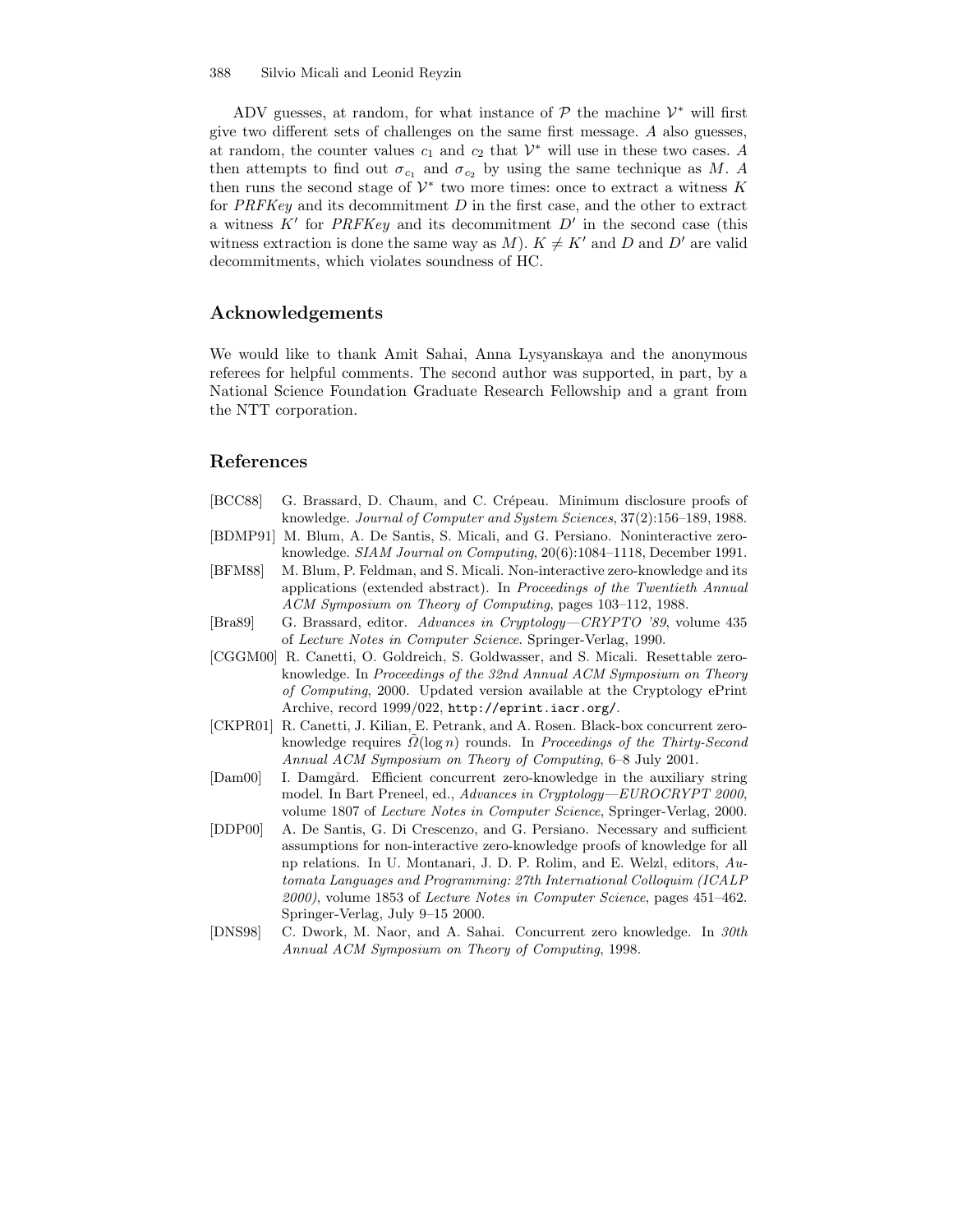- [DP92] A. De Santis and G. Persiano. Zero-knowledge proofs of knowledge without interaction. In 33rd Annual Symposium on Foundations of Computer Science, 1992.
- [DPP97] I. B. Damgård, T. P. Pedersen, and B. Pfitzmann. On the existence of statistically hiding bit commitment schemes and fail-stop signatures. Journal of Cryptology, 10(3):163–194, Summer 1997.
- [DS98] C. Dwork and A. Sahai. Concurrent zero-knowledge: Reducing the need for timing constraints. In H. Krawczyk, ed., Advances in Cryptology-CRYPTO '98, volume 1462 of Lecture Notes in Computer Science, 1998.
- [FLS99] U. Feige, D. Lapidot, and A. Shamir. Multiple non-interactive zero knowledge proofs under general assumptions. SIAM Journal on Computing, 29(1):1–28, 1999.
- [FS89] U. Feige and A. Shamir. Zero knowledge proofs of knowledge in two rounds. In Brassard [Bra89], pages 526–545.
- [GGM86] O. Goldreich, S. Goldwasser, and S. Micali. How to construct random functions. Journal of the ACM,  $33(4)$ :792–807, October 1986.
- [GK96] O. Goldreich and H. Krawczyk. On the composition of zero-knowledge proof systems. SIAM Journal on Computing, 25(1):169–192, February 1996.
- [GMR88] S. Goldwasser, S. Micali, and R. L. Rivest. A digital signature scheme secure against adaptive chosen-message attacks. SIAM Journal on Computing, 17(2):281–308, April 1988.
- [GMR89] S. Goldwasser, S. Micali, and C. Rackoff. The knowledge complexity of interactive proof systems. SIAM Journal on Computing, 18:186–208, 1989.
- [GMW91] O. Goldreich, S. Micali, and A. Wigderson. Proofs that yield nothing but their validity or all languages in NP have zero-knowledge proof systems. Journal of the ACM, 38(1):691–729, 1991.
- [HILL99] J. Håstad, R. Impagliazzo, L.A. Levin, and M. Luby. Construction of pseudorandom generator from any one-way function. SIAM Journal on Computing, 28(4):1364–1396, 1999.
- [HM96] S. Halevi and S. Micali. Practical and provably-secure commitment schemes from collision-free hashing. In Neal Koblitz, editor, Advances in Cryptology—CRYPTO '96, volume 1109 of Lecture Notes in Computer Science, pages 201–215. Springer-Verlag, 18–22 August 1996.
- [KP00] J. Kilian and E. Petrank. Concurrent zero-knowledge in polylogarithmic rounds. Technical Report 2000/013, Cryptology ePrint Archive, http://eprint.iacr.org, 2000.
- [KPR98] J. Kilian, E. Petrank, and C. Rackoff. Lower bounds for zero-knowledge on the Internet. In 39th Annual Symposium on Foundations of Computer Science, pages 484–492, Los Alamitos, California, November 1998. IEEE.
- [Mer89] R. C. Merkle. A certified digital signature. In Brassard [Bra89], pages 218–238.
- [Mic] Silvio Micali. CS proofs. SIAM Journal on Computing, to appear.
- [MR01] S. Micali and L. Reyzin. Soundness in the public-key model. Unpublished manuscript, 2001.
- [NR97] Moni Naor and Omer Reingold. Number-theoretic constructions of efficient pseudo-random functions. In 38th Annual Symposium on Foundations of Computer Science, pages 458–467, Miami Beach, Florida, 20–22 October 1997. IEEE.
- [RK99] R. Richardson and J. Kilian. On the concurrent composition of zeroknowledge proofs. In Jacques Stern, editor, Advances in Cryptology-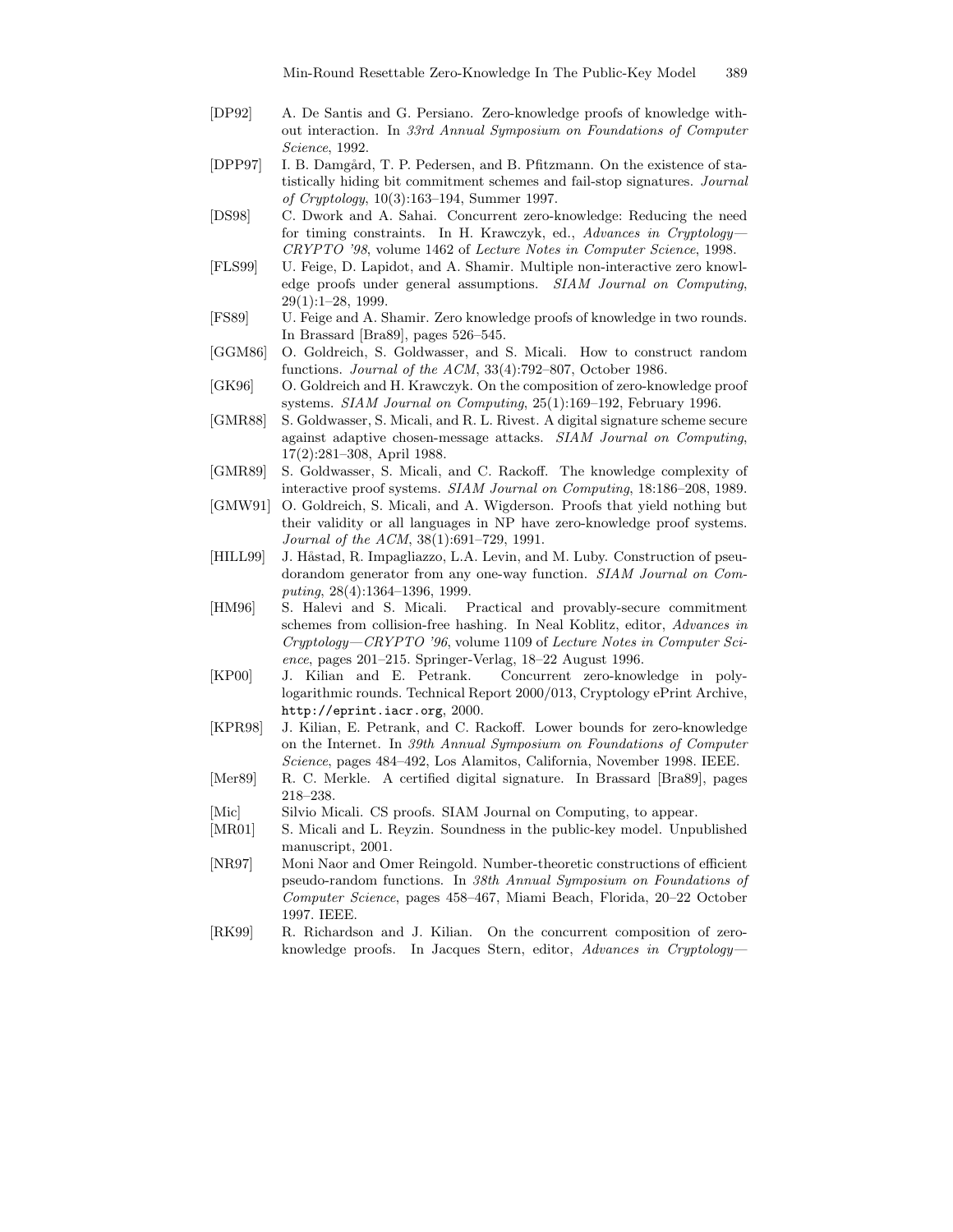EUROCRYPT '99, volume 1592 of Lecture Notes in Computer Science, pages 415–431. Springer-Verlag, 2–6 May 1999.

# A Merkle Trees

The description below is almost verbatim from [Mic].

Recall that a binary tree is a tree in which every node has at most two children, hereafter called the  $\theta$ -child and the 1-child. A Merkle tree [Mer89] with security parameter  $n$  is a binary tree whose nodes store values, some of which are computed by means of a collision-free hash function  $H: \{0,1\}^* \to \{0,1\}^n$ in a special manner. A leaf node can store any value, but each internal node should store a value that is the one-way hash of the concatenation of the values in its children. That is, if an internal node has a 0-child storing the value  $u$  and a 1-child storing a value v, then it stores the value  $H(u \circ v)$ . Thus, because H produces n-bit outputs, each internal node of a Merkle tree, including the root, stores an n-bit value. Except for the root value, each value stored in a node of a Merkle tree is said to be a 0-value, if it is stored in a node that is the 0-child of its parent, a 1-value otherwise.

The crucial property of a Merkle tree is that, unless one succeeds in finding a collision for  $H$ , it is computationally hard to change any value in the tree (and, in particular, a value stored in a leaf node) without also changing the root value. This property allows a party A to commit to L values,  $v_1, \ldots, v_L$  (for simplicity assume that L is a power of 2 and let  $d = \log L$ , by means of a single *n*-bit value. That is, A stores value  $v_i$  in the *i*-th leaf of a full binary tree of depth d, and uses a collision-free hash function  $H$  to build a Merkle tree, thereby obtaining an  $n$ -bit value,  $R$ , stored in the root. This root value  $R$  "implicitly defines" what the L original values were. Assume in fact that, as some point in time,  $A$  gives  $R$ , but not the original values, to another party B. Then, whenever, at a later point in time, A wants to "prove" to B what the value of, say,  $v_i$  was, A may just reveal all  $L$  original values to  $B$ , so that  $B$  can recompute the Merkle tree and the verify that the newly computed root-value indeed equals R. More interestingly, A may "prove" what  $v_i$  was by revealing just  $d+1$  (that is, just  $1+\log L$ ) values:  $v_i$  together with its *authenticating path*, that is, the values stored in the siblings of the nodes along the path from leaf  $i$  (included) to the root (excluded),  $w_1, \ldots, w_d$ . Party B verifies the received alleged leaf-value  $v_i$  and the received alleged authenticating path  $w_1, \ldots, w_d$  as follows. She sets  $u_1 = v_i$  and, letting  $i_1, \ldots, i_d$  be the binary expansion of i, computes the values  $u_2, \ldots, u_d$  as follows: if  $i_j = 0$ , she sets  $u_{j+1} = H(w_j \circ u_j)$ ; else, she sets  $u_{j+1} = H(u_j \circ w_j)$ . Finally, B checks whether the computed *n*-bit value  $u_d$  equals R.

# B Pseudorandom Functions

A pseudorandom function family, introduced by Goldreich, Goldwasser and Micali [GGM86] is a keyed family of efficiently computable functions, such that a function picked at random from the family is indistinguishable (via oracle access)